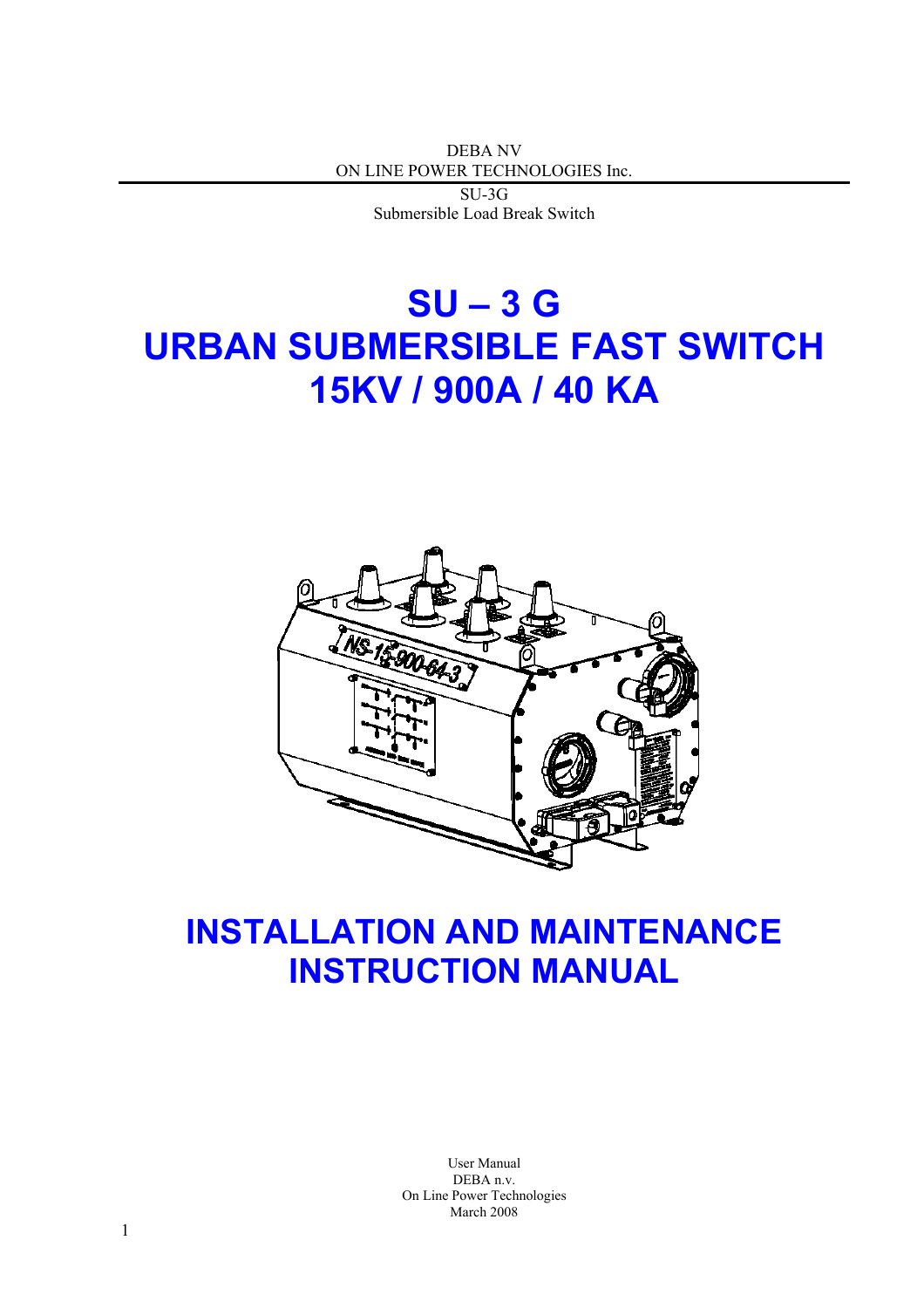SU-3G Submersible Load Break Switch

### **SU-3G Urban Submersible Fast Switch**

All rights reserved

The information provided may not be reproduced and/or published in any way and by any means (electronic or mechanical), without the prior, explicit written authorisation of Deba n.v.

The information provided is based on general data concerning the construction known at the time of publication, material qualities and working methods, so that the right to make changes is reserved.

The information given is applicable to the standard version of the SU-3G Urban Submersible Fast Switch. Therefore, Deba nv cannot be held liable for any damage resulting from specifications that differ from the standard version of the SU-3G Urban Submersible Fast Switch.

The available information has been assembled with the greatest possible care but Deba n.v. cannot be held liable for any mistakes in the information or the consequences thereof.

The user names, trade names, trade marks, etc. used by Deba n.v. in accordance with the legislation concerning the protection of trademarks cannot be considered to be free.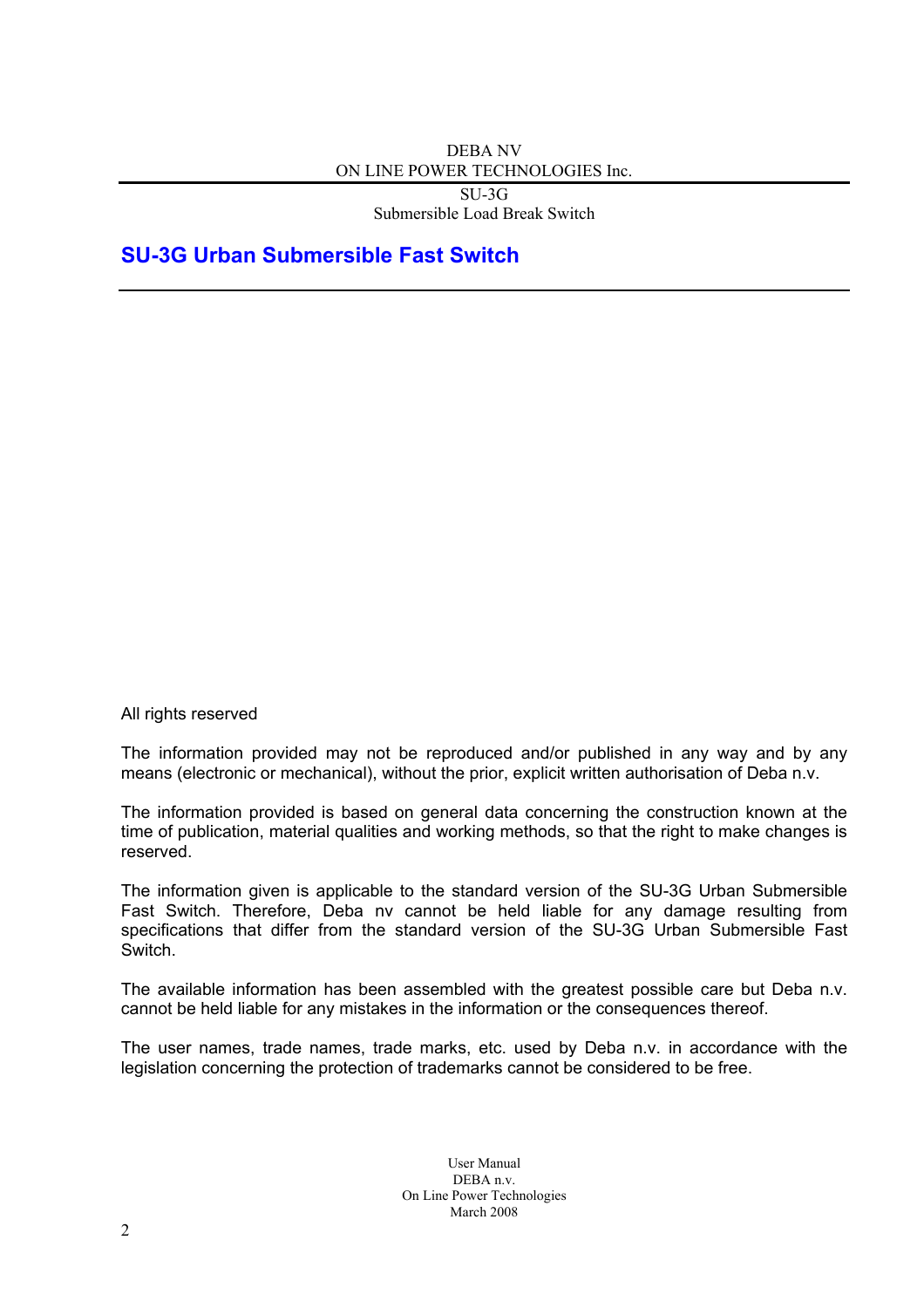SU-3G

Submersible Load Break Switch

## **SU-3G Urban Submersible Fast Switch**

### **CONTENTS**

| <b>PREFACE</b>                                                                                                                                                                                                                                                                                                                                                                                                                                                                                                                                                                                                                         |                                                                                                                                                     |
|----------------------------------------------------------------------------------------------------------------------------------------------------------------------------------------------------------------------------------------------------------------------------------------------------------------------------------------------------------------------------------------------------------------------------------------------------------------------------------------------------------------------------------------------------------------------------------------------------------------------------------------|-----------------------------------------------------------------------------------------------------------------------------------------------------|
| A - This document<br>B - Safety alerts used on the Submersible Switch SU-3G<br>C - Safety alerts used in the documentation<br>D - Location of the safety labels on the Submersible Switch SU-3G<br>E - Related documentation<br>F - Service and technical support<br>G - Identification of the switches<br>H - Identification plate and location<br>I - Serial number and manufacturing date<br>J - General safety directions and instructions<br>K - User's manual<br>L - Pictograms and safety symbols<br>M - Operator's<br>N - Technical specifications<br>O - Transport, storage, installation and maintenance<br>P - Intended use | 5<br>5<br>5<br>6<br>6<br>6<br>$\overline{7}$<br>$\overline{7}$<br>8<br>8<br>8<br>$\boldsymbol{9}$<br>$\boldsymbol{9}$<br>$\boldsymbol{9}$<br>9<br>9 |
| <b>1 GENERAL DESCRIPTION OF THE SUBMERSIBLE SWITCH SU-3G</b><br>1.1 Preamble<br>1.2 Description of the SU-3G switch<br>1.2.1<br>Front view<br>1.2.2 Rear view<br>1.2.3 Side view<br>1.2.4 3D View without bushing protection cover<br>1.2.5 Mechanical spring drive - Air filled compartment<br>1.2.6<br>SF6 insulated HV compartment<br>1.3 Overall dimensions<br>1.4 Technical specifications                                                                                                                                                                                                                                        | 11<br>11<br>11<br>11<br>12<br>12<br>13<br>14<br>15<br>16<br>17                                                                                      |
| <b>TRANSPORT AND STORAGE</b><br>$\overline{2}$<br>2.1 Transport conditions and incidents<br>2.2 Safety instructions - Transport<br>2.3 Safety instructions - Storage                                                                                                                                                                                                                                                                                                                                                                                                                                                                   | 18<br>18<br>19<br>19                                                                                                                                |
| <b>HANDLING</b><br>$\mathbf{3}$<br>3.1 Handling the Submersible Switch SU-3<br>3.2 Centre of gravity                                                                                                                                                                                                                                                                                                                                                                                                                                                                                                                                   | 20<br>20<br>20                                                                                                                                      |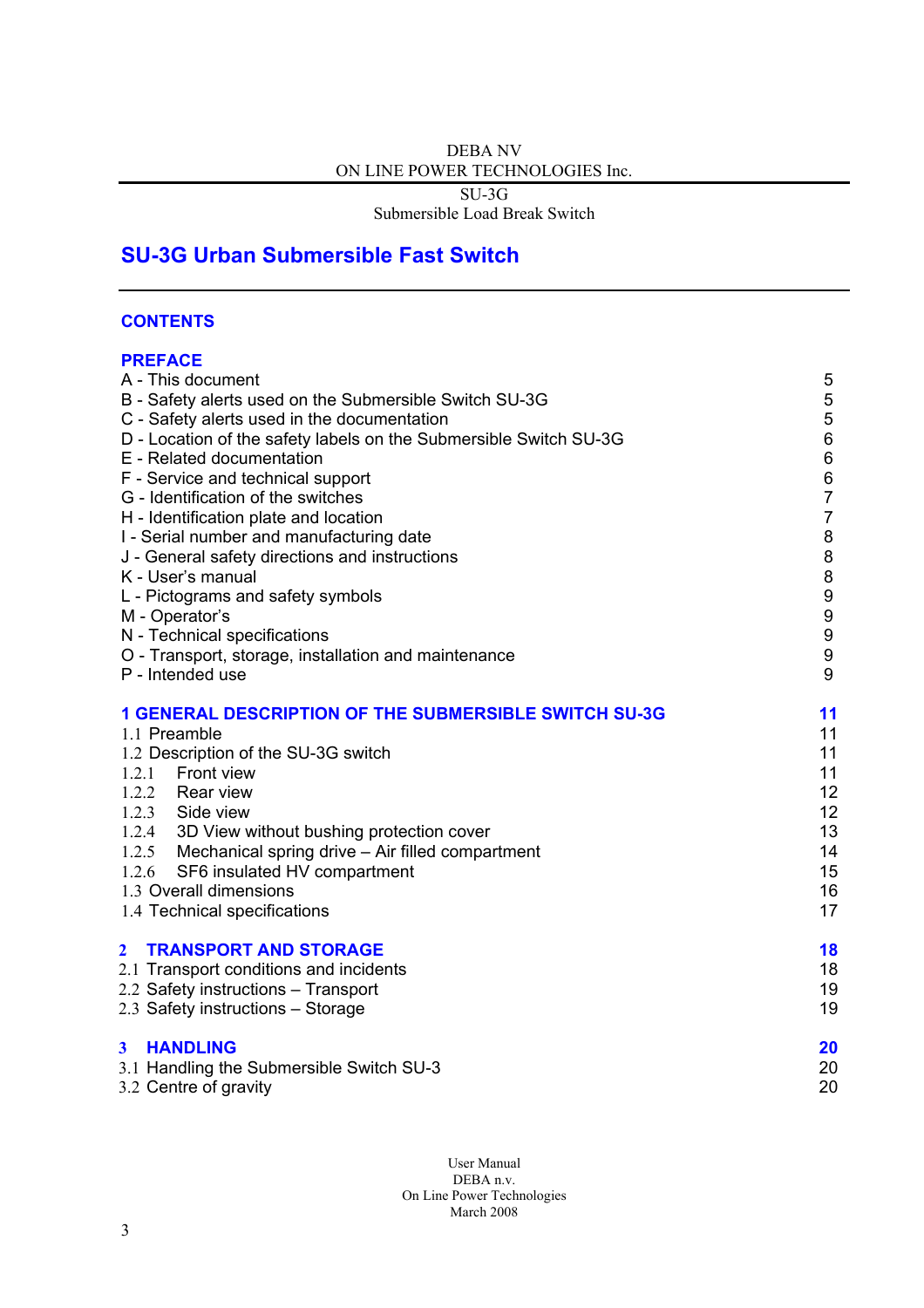SU-3G

Submersible Load Break Switch

## **SU-3G Urban Submersible Fast Switch**

| <b>INSTALLATION OF THE SUBMERSIBLE SWITCH SU-3G AND</b><br>4<br><b>ROUTINE TESTING</b><br>4.1 Introduction of the switch into the manhole and installation<br>4.2 Connecting the Submersible Switch to the HV network<br>4.3 Connecting the LV control cable<br>Single line diagram of the control and auxiliary power circuit<br>4.3.1<br>4.4 Routine testing of the Submersible Switch SU-3G switch | 21<br>21<br>24<br>25<br>27<br>28 |
|-------------------------------------------------------------------------------------------------------------------------------------------------------------------------------------------------------------------------------------------------------------------------------------------------------------------------------------------------------------------------------------------------------|----------------------------------|
| <b>OPERATING THE SUBMERSIBLE SWITCH SU-3G</b><br>5.<br>5.1 Operating the Submersible Switch by the mean of the motor operated mechanical<br>spring drive<br>5.2 Using the operating handle for charging the mechanical spring drive.<br>5.3 Emergency opening / closing of the switch                                                                                                                 | 29<br>29<br>30<br>31             |
| <b>MAINTENANCE</b><br>6<br>6.1 Safety instructions - Maintenance<br>6.2 Maintenance - General<br>6.2.1 General checking actions<br>6.2.2 $SF_6$ Pressure indicators                                                                                                                                                                                                                                   | 32<br>32<br>32<br>33<br>33       |
| <b>SUBMERSIBLE SWITCH SU-3G AND THE ENVIRONMENT</b><br>7<br>7.1 Packing material<br>7.2 Disposal of the switch                                                                                                                                                                                                                                                                                        | 34<br>34<br>34                   |
| <b>LIST OF AVAILABLE COMPONENTS AND SPARE PARTS</b><br>8<br>8.1 Mechanical drive compartment<br>Important remark<br>8.1.1                                                                                                                                                                                                                                                                             | 35<br>35<br>35                   |

### **NOTES**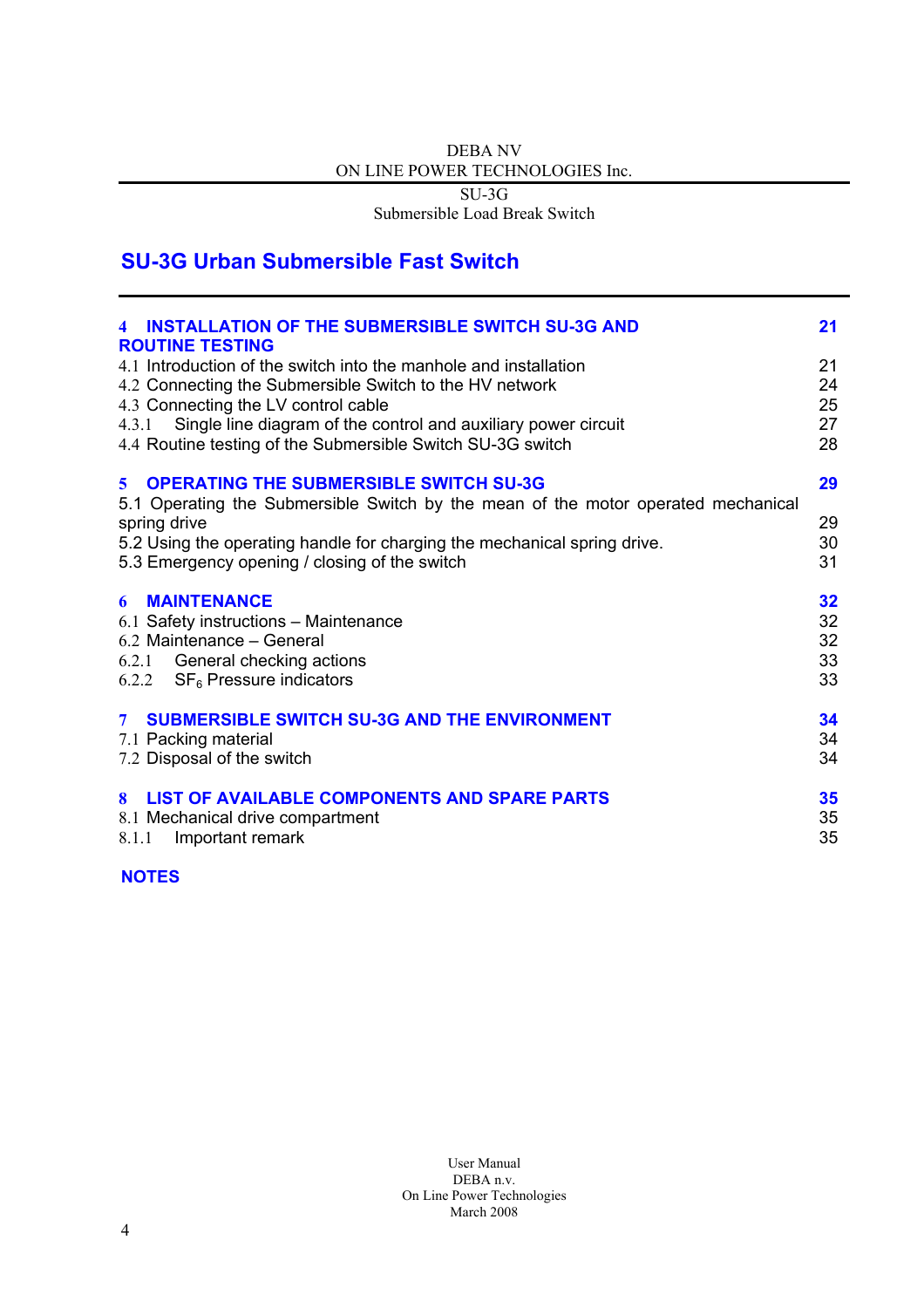SU-3G Submersible Load Break Switch

### **PREFACE**

### **A This document**

This document is intended as a reference with which qualified and trained operators can transport, install, use and maintain the SU-3G Urban Submersible Fast Switch (Submersible Switch SU-3G) in a safe and economic way.

This document's definition of "Submersible" is used to indicate a randomly occurring intermittent condition. For detail, see "General Description".

In the documentation the words "left", "right", "front" and "behind" are used to indicate a specific part of the Submersible Switch. The starting point for this is always the position of the operator, standing at the front side of the Submersible Switch.

### **B Safety alert's used on the Submersible Switch SU-3G**

The following pictogram are used on the Submersible Switch



### **WARNING**

### **Danger of high voltage**

Access to the specific part of the Submersible Switch is only allowed after the unit is voltage free.



### **No drilling**

 Sealed unit. Never drill into the tank Contained pressurized SF6 gas

### **C Safety alert's used in the documentation**

In this installation and maintenance instruction manual of the Submersible Switch SU-3G, the following pictograms are used:



### **CAUTION**

Procedure that can, when not carried out with the necessary care, result in damage to the SU-3G Submersible Switch, the surrounding area or the environment.



### **WARNING**

Danger of high voltage

Notes, suggestions and advices



Consult the indicated information source first.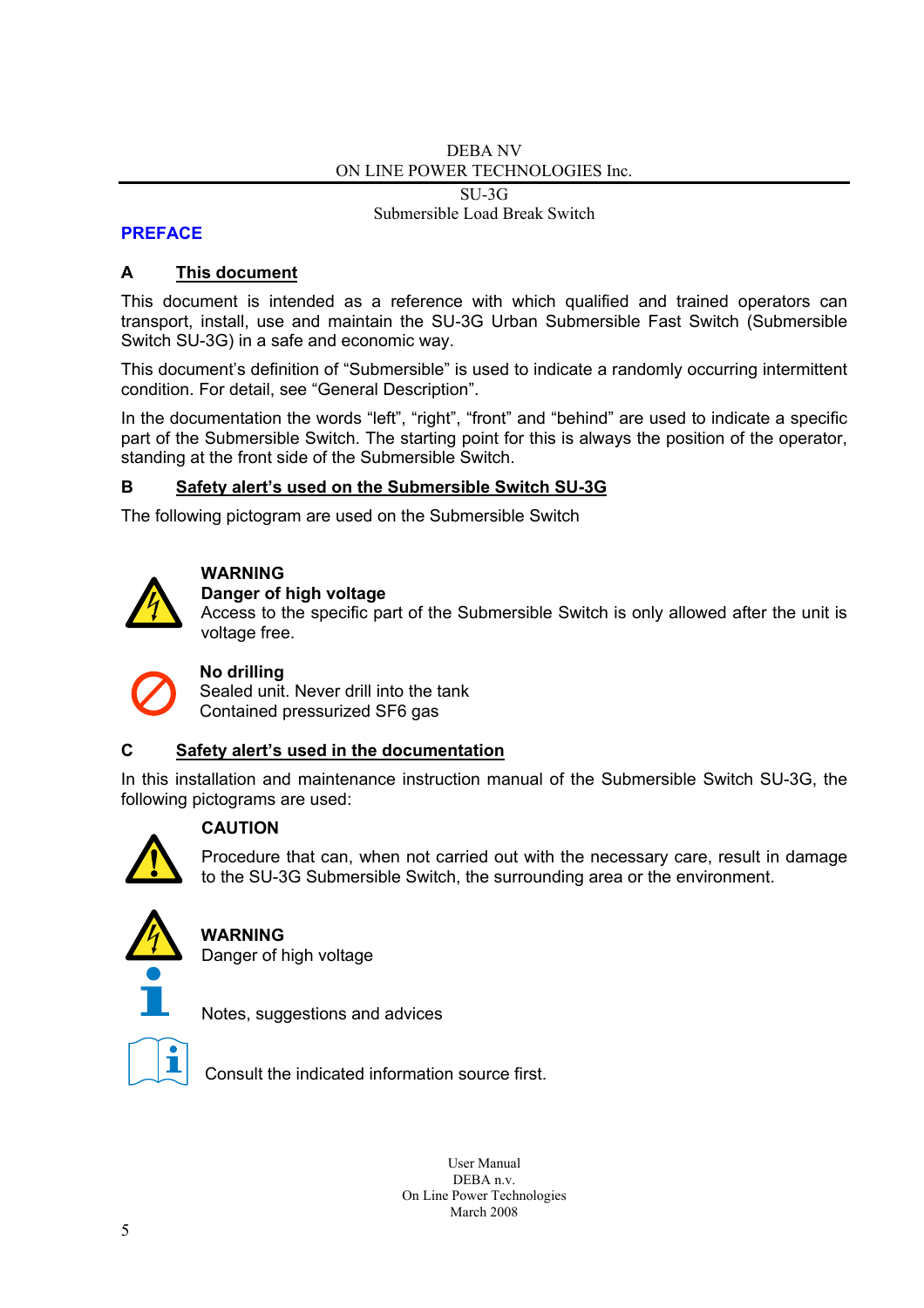

The following documentation is available for the Submersible Switch SU-3G

Spare part list See page 35 of this user's manual<br>Technical literature Reference: AG..........

Reference: AG……….

### **F Service and technical support**

For information concerning specific settings, maintenance or repair work that is not mentioned in this document, please contact the following companies

### **Supply in the United States of America**

### **On-Line Power Technologies Inc DEBA NV**

113 Sunnyside Drive Moorstraat 24 10705 – YONKERS - NEW YORK 9850 – NEVELE USA BELGIUM Tel: + 1 (0) 914 968 44 40 Tel: + 32 (0) 9 371.75.51 Fax: + 1 (0) 914 968 11 66 brucehack@worldnet.att.net

### **Supply in Europe**

Fax: + 32 (0) 9 371.59.25 [info@deba.biz](mailto:info@deba.biz) [www.deba.biz](http://www.deba.biz/)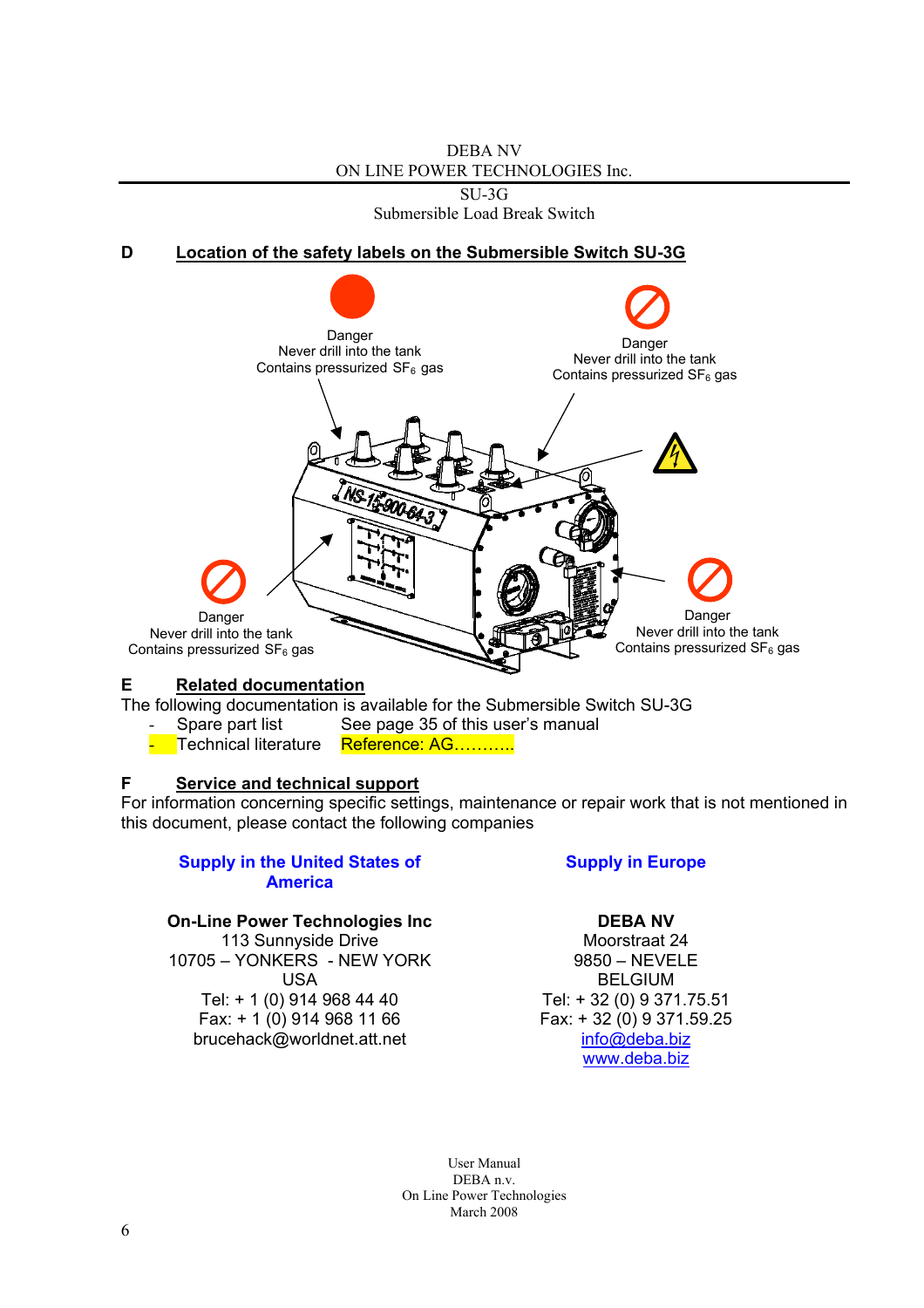SU-3G

Submersible Load Break Switch

### **G Identification of the switch**

Every Submersible Switch SU-3G is fitted with an identification plate containing the serial number, the type designation, the manufacturing date, the rated voltage and all other specifications:



### **H Identification plate and location**

As shown here above

- A Type designation
- B Voltage Related Ratings
- C Current Related Ratings
- D All other technical specifications.

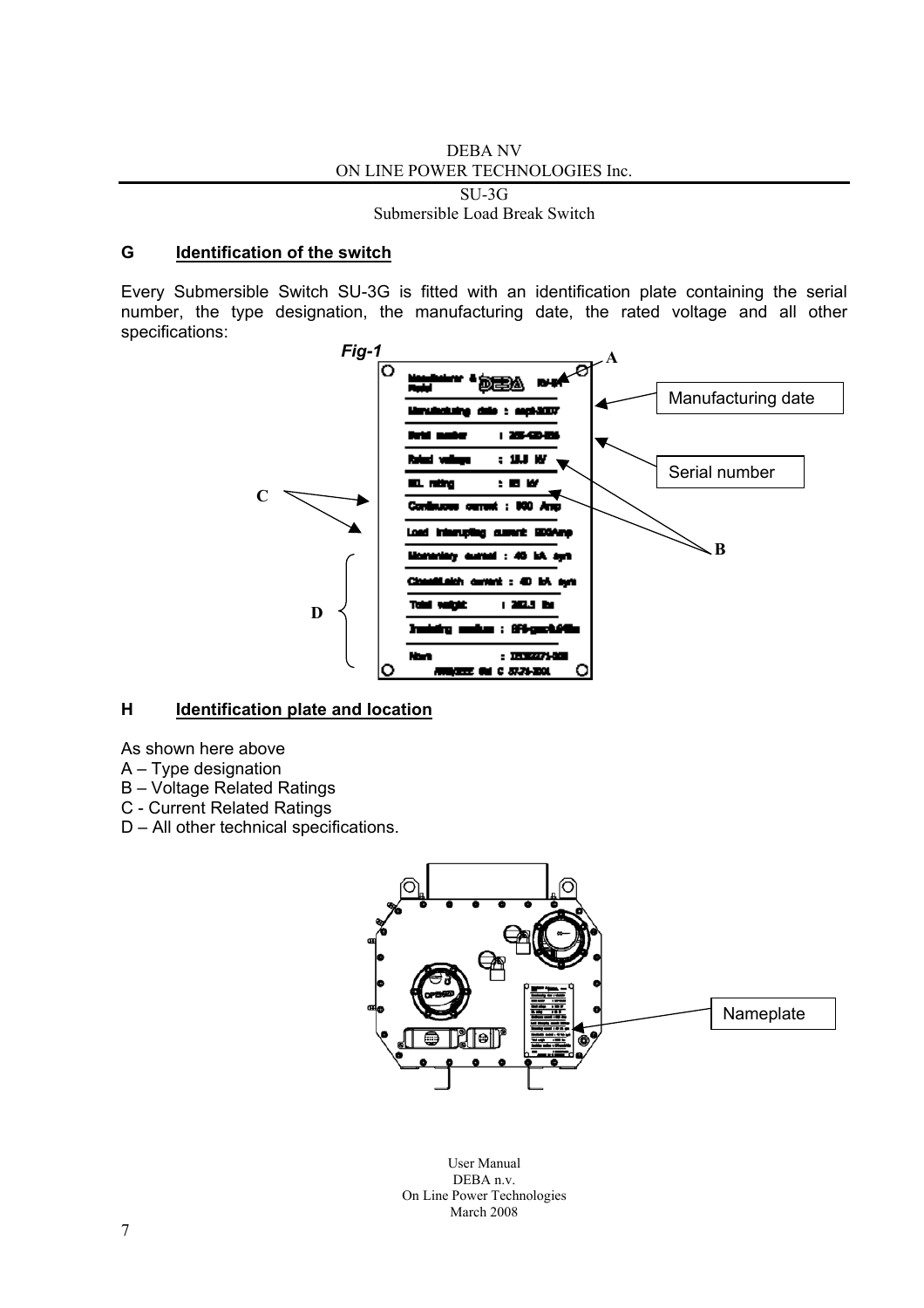$S\overline{U-3G}$ 

Submersible Load Break Switch

### **I Serial number and manufacturing date**

As a standard, the Submersible Switch SU-3G is equipped with bolted stainless steal nameplates throughout (fig-1 page 5). The Main Ratings nameplate is located on the lower right corner of the front cover of the switch. The nameplate is engraved with the serial number and the manufacturing year.

Whenever possible when contacting your Submersibles Switch SU-3G service & support center always include the following information's:

- Year of manufacturing
- Serial number

### **J General safety directions and instructions**

Deba nv and On-Line Power Technology Inc. does not accept any liability for damage including special, indirect or consequential damages for any injury caused as a result of not (strictly) following the safety directions and instructions, or by negligence during the installation, the use, the maintenance, and or the repair of the SU-3G Submersible Switch and any accompanying options.

Depending on the specific user circumstances or switch options provided, extra safety instructions may be necessary.

Please contact your service support center immediately if you are encounter a potential danger when using the Submersible Switch SU-3G.

### **The Owner / Operator of the Submersible Switch SU-3G is fully responsible at all times for following all local codes, practices, utility and government requirements and proper safety directions and guidelines as well as proper maintenance as directed herein.**

### **K User's manual**

- Anyone operating or maintaining the Submersible Switch SU-3G must become intimately familiar with the contents of the user's manual and follow the directions contained therein. **Only fully trained individuals should be allowed in the vicinity of operating Submersible SU-3G switches**. No one other than fully trained individuals should be allowed to operation or attempt to maintain a Submersible Switch SU-3G.
- Never change the order of the actions to be taken as defined herein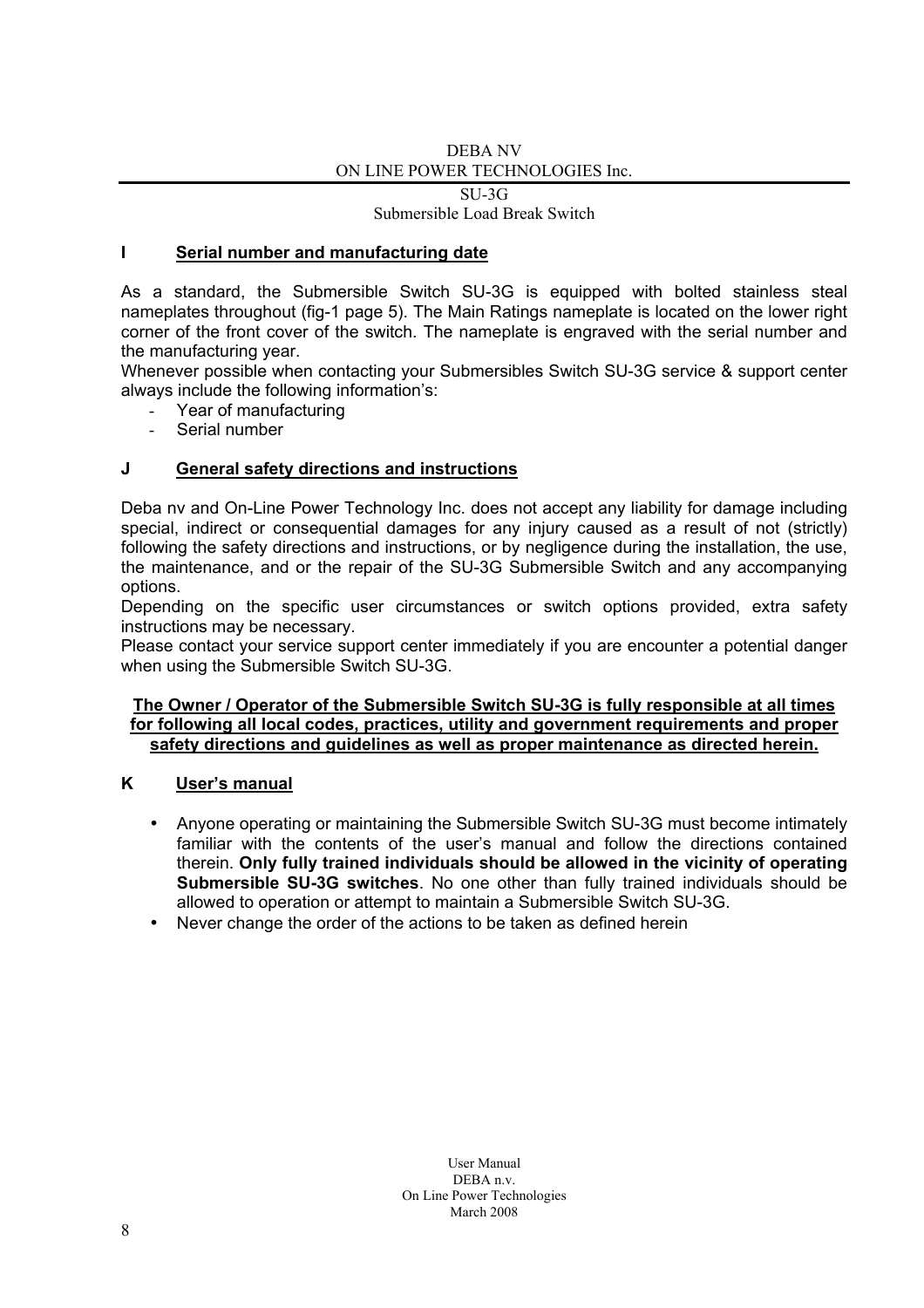#### SU-3G

### Submersible Load Break Switch

• Always keep the user's manual in the vicinity of the Submersible Switch SU-3G, in a safe and designated location where it can easily been referenced.

### **L Pictograms and safety symbols**

Pictograms; symbols and instructions fitted to the Submersible Switch SU-3G are a part of the safety equipment. They may not therefore be covered or removed and must be present and clearly readable throughout the entire lifetime of the Submersible Switch SU-3G.

• Replace or repair unreadable or damaged pictograms, symbols and instructions. Immediately contact your service support center for any needs in these matters (see page 6).

### **M Operators**

The performance of the work described (transport, installation, use and maintenance) is strictly reserved for operators trained and qualified to do so who are familiar with the dangers that can occur when using the Submersible Switch SU-3G. Temporary workers, staff and personnel in training may not operate the Submersible Switch SU-3G in any way.

### **N Technical specifications**

- The technical specifications may not be changed
- Modification to, or replacement with any non-standard parts to the Submersible Switch SU-3G is totally not permissible.

### **O Transport, storage, installation, use and maintenance**

Refer to the different chapters related to the concerned matter from pages 18 to 33 of this manual.

### **P Intended use**

The Submersible Switch SU-3G is exclusively designed to be using within its defined ratings for feeder sectionalising and load transfer between various feeders and substations as well as the isolation of faulty feeder sections all to be in accordance with the specifications and conditions provided by Deba nv.

Any other use is not in conformity with the intended purpose<sup>[1](#page-8-0)</sup>

<span id="page-8-0"></span>  $1$  "Intended use" as laid down in EN 292-1 is the use for which the technical product is suited as specified by the manufacturer-including his directions in the sales brochure. In case of doubt it is the use that can be deduced from the construction, the model and the function of the technical product that is considered normal use. Operating the product within the limits of its intended use also involves observing the instructions in the user manual.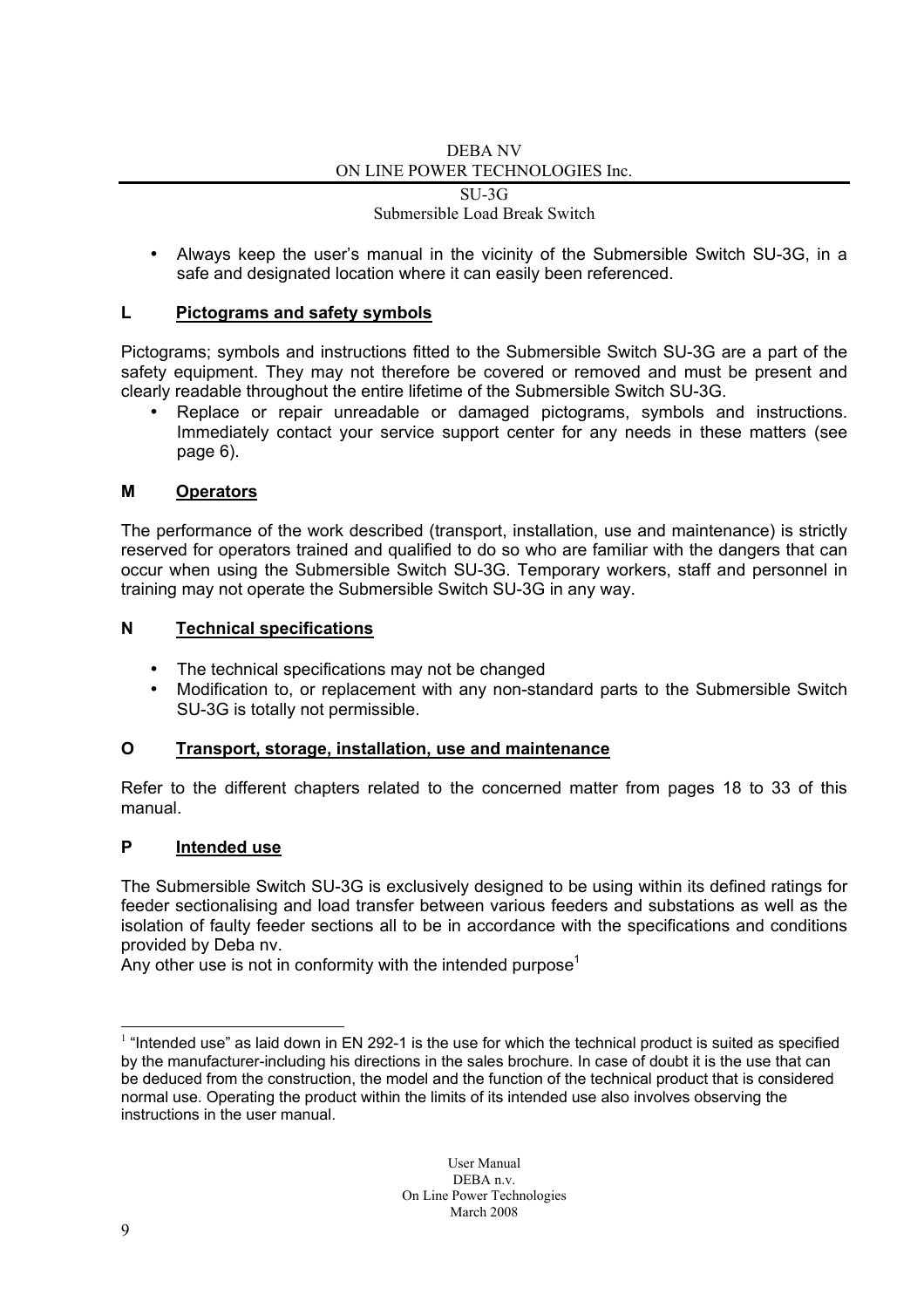SU-3G

### Submersible Load Break Switch

Deba nv and On-Line Power Technology Inc. shall accepts no liability and shall fully be held harmless for any damage or injury resulting from any inappropriate, unspecified or misapplied use of any SU-3G switch.

The Submersible Switch SU-3G is in accordance with the applicable standards and guidelines. See the technical brochure (AG..............)

Only use the Submersible Switch SU-3G in technically perfect condition, in accordance with the intended use described above.



Always keep-sealed connections (if any) intact at all times. Breaking the sealed connections irrevocably voids any claim under guarantee.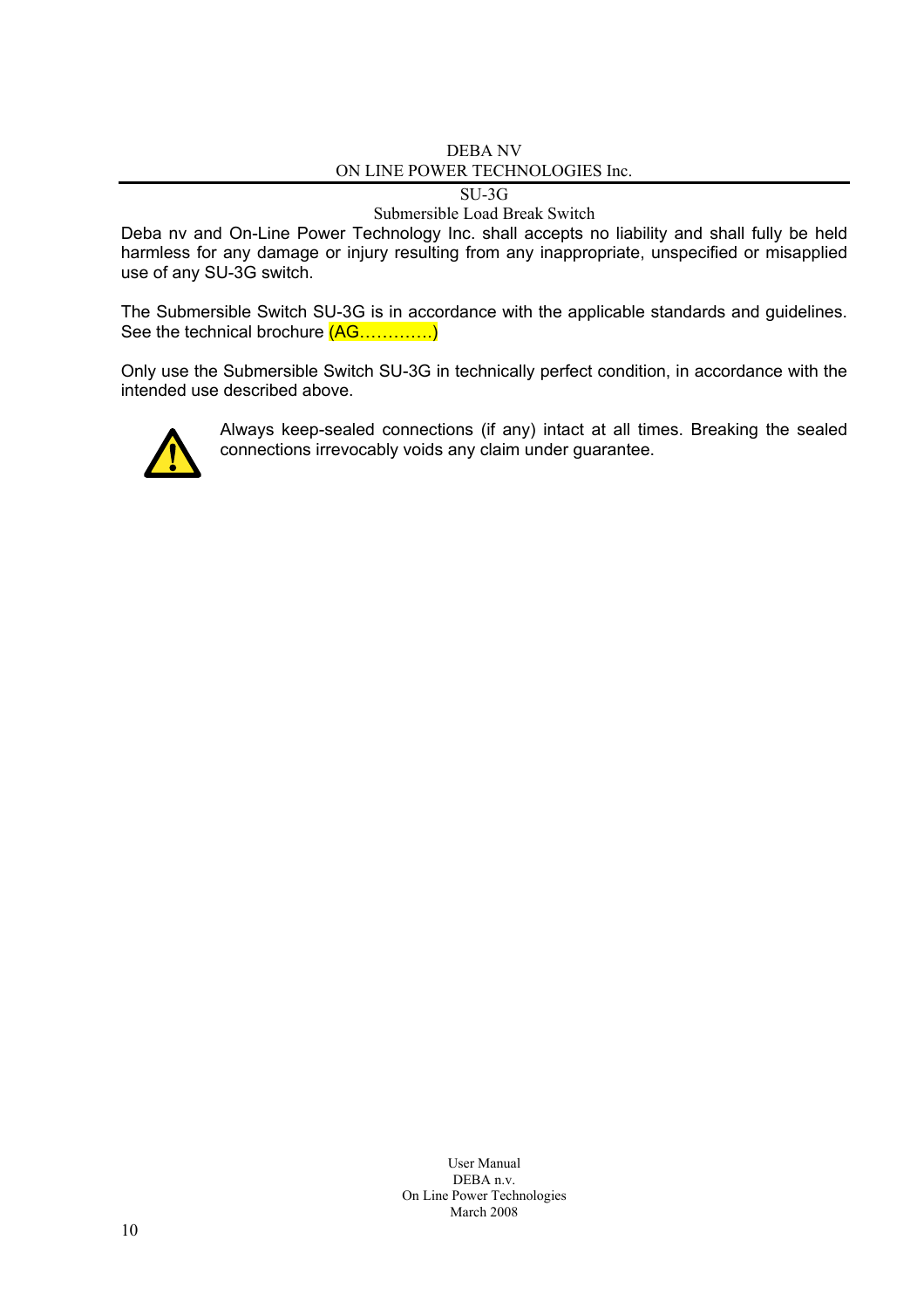SU-3G Submersible Load Break Switch

### **1 – GENERAL DESCRIPTION OF THE SUBMERSIBLE SWITCH SU-3G**

### **1.1 Preamble**

The Submersible Switch SU-3G is to be used for sectionalising and load transfer on primary feeders on the 15 kV network. Its application is limited to locations where available fault current is a maximum of 40 kA sym.

The switch may be installed below ground level in vaults, which may on occasion become flooded to a maximum of 10 feet water.

### **1.2 Description of the Submersible Switch SU – 3G.**

### **1.2.1 Front view**

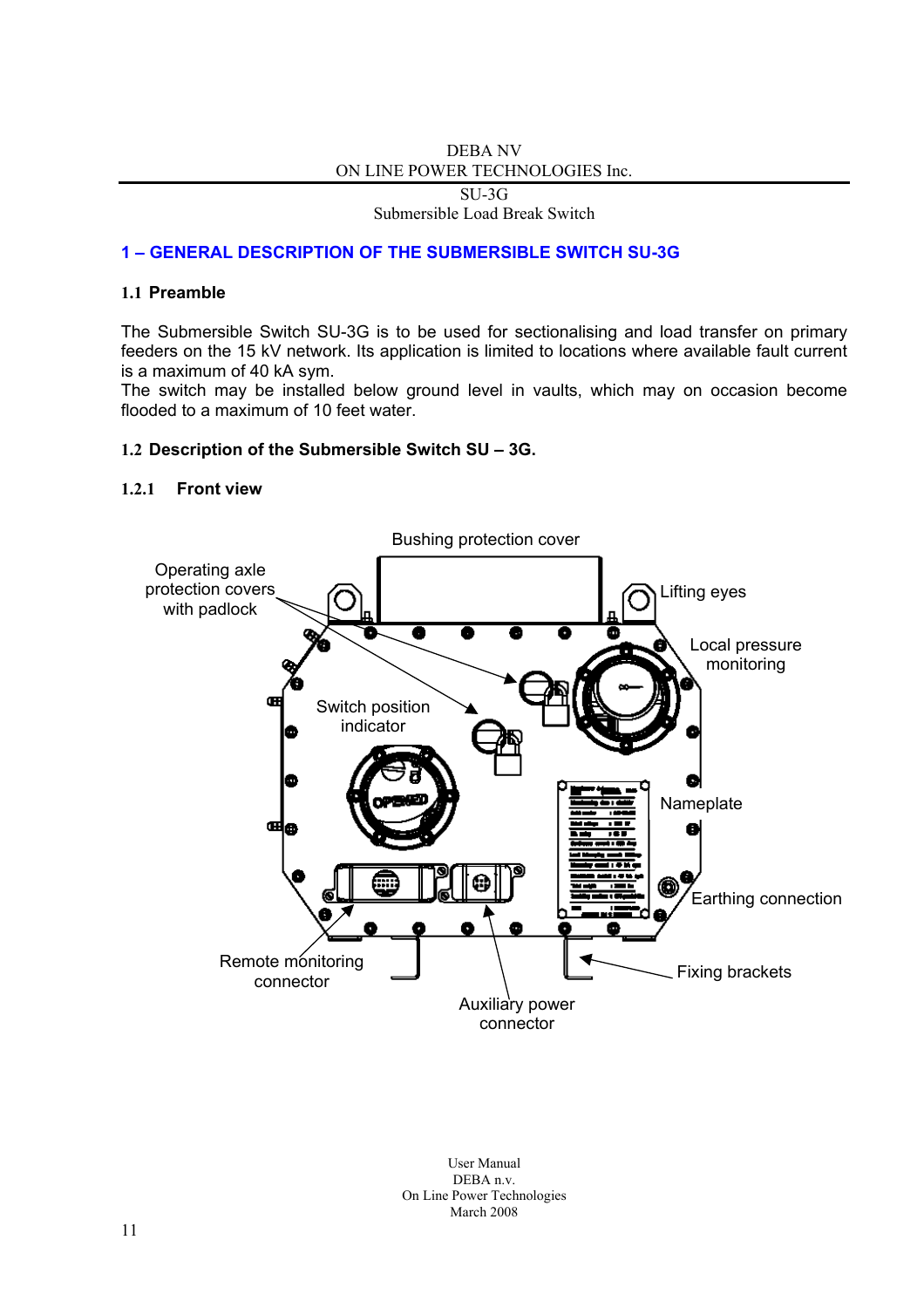

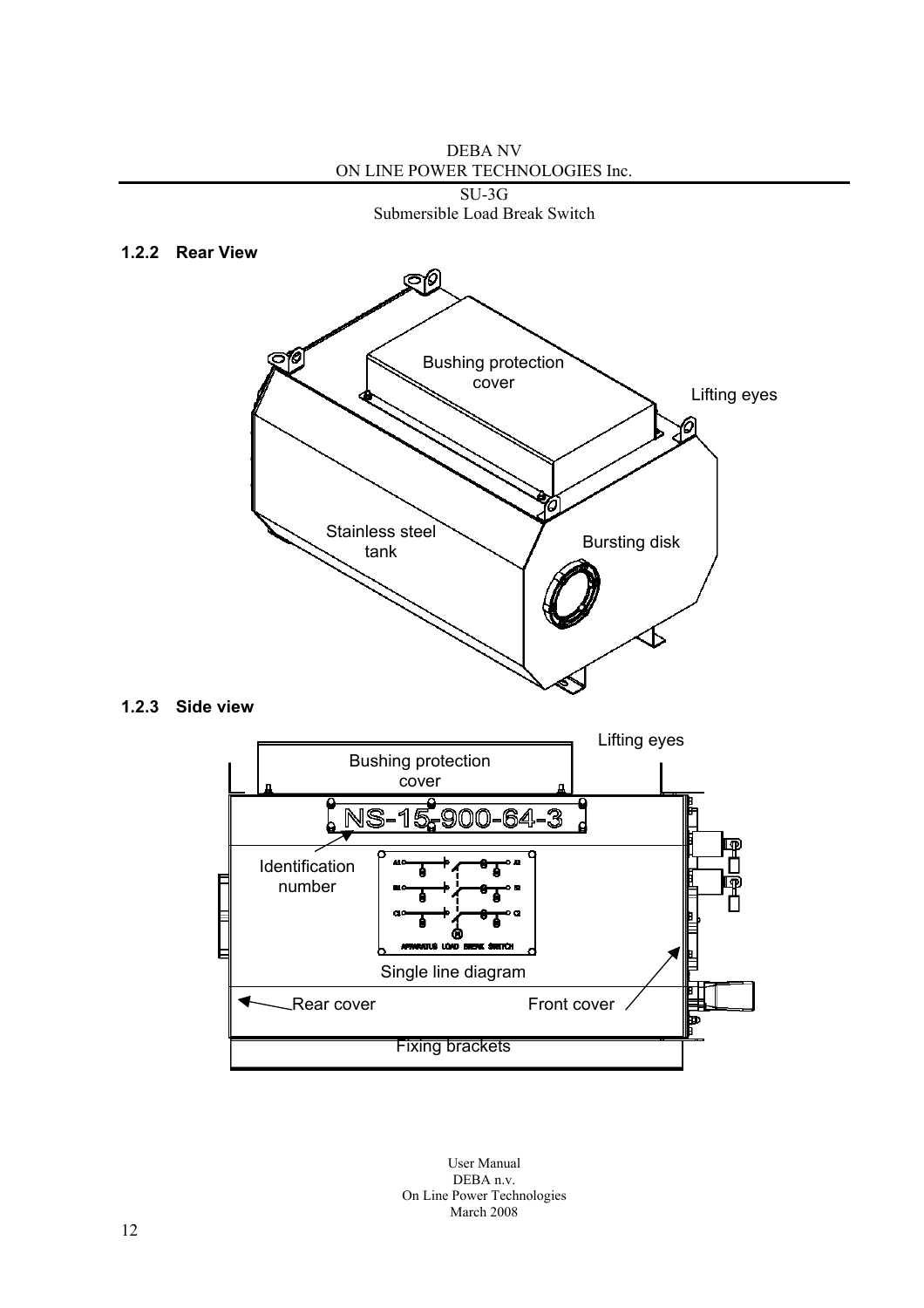DEBA NV ON LINE POWER TECHNOLOGIES Inc.

SU-3G

Submersible Load Break Switch

### **1.2.4 3D View without bushing protection cover.**

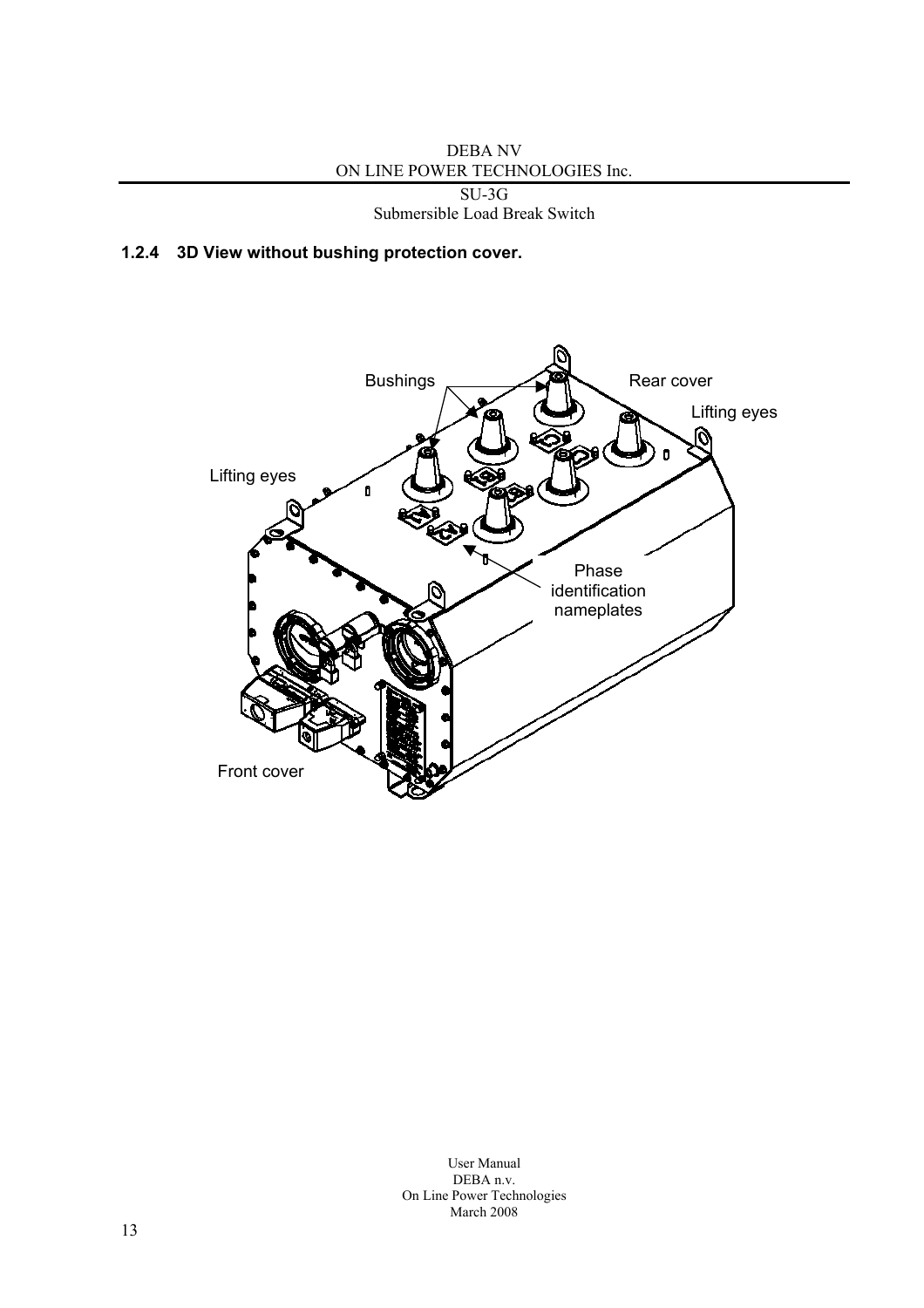SU-3G

Submersible Load Break Switch

### **1.2.5 Mechanical spring drive – Air filled compartment**

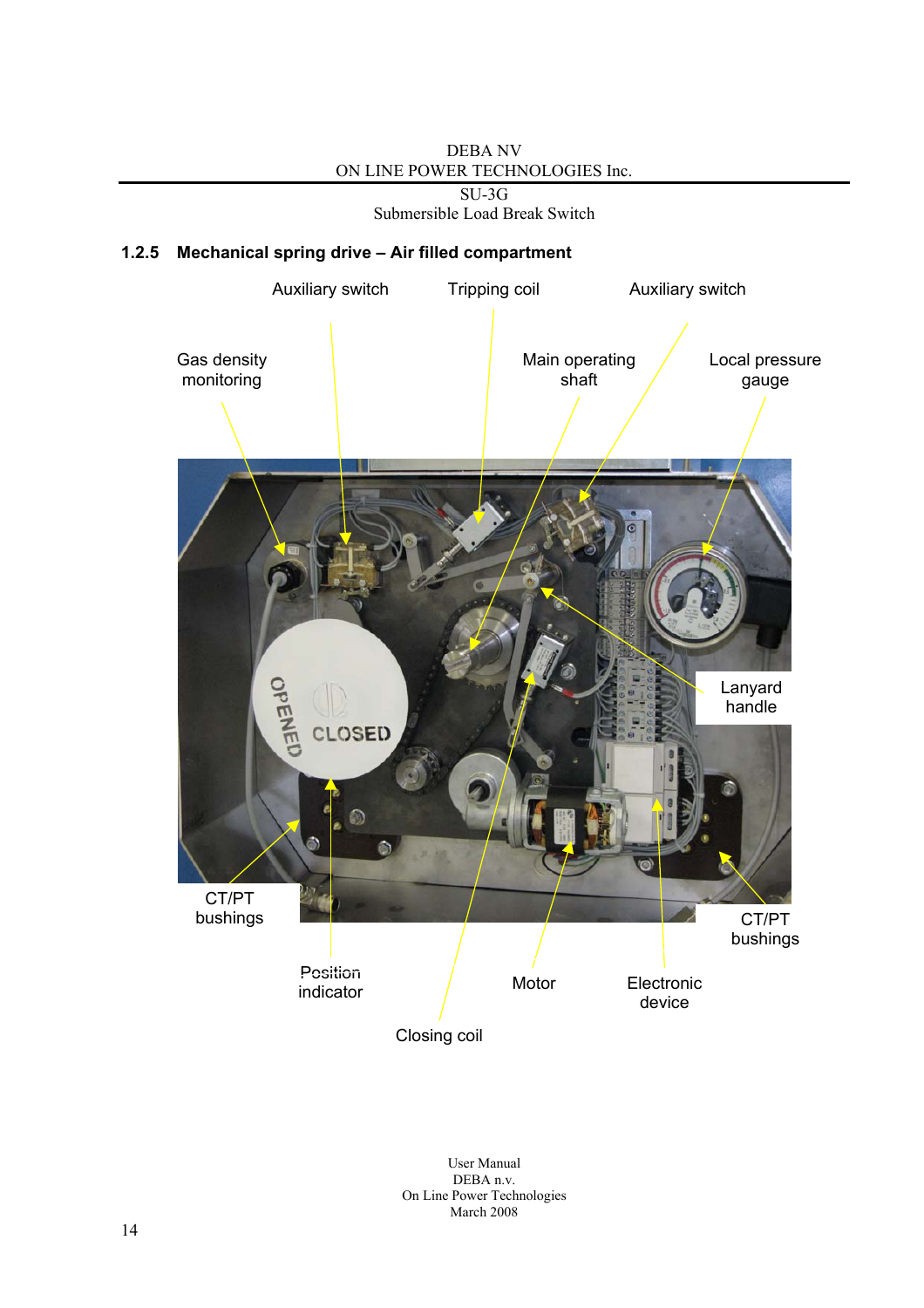SU-3G

Submersible Load Break Switch

### **1.2.6 SF6 insulated HV compartment**

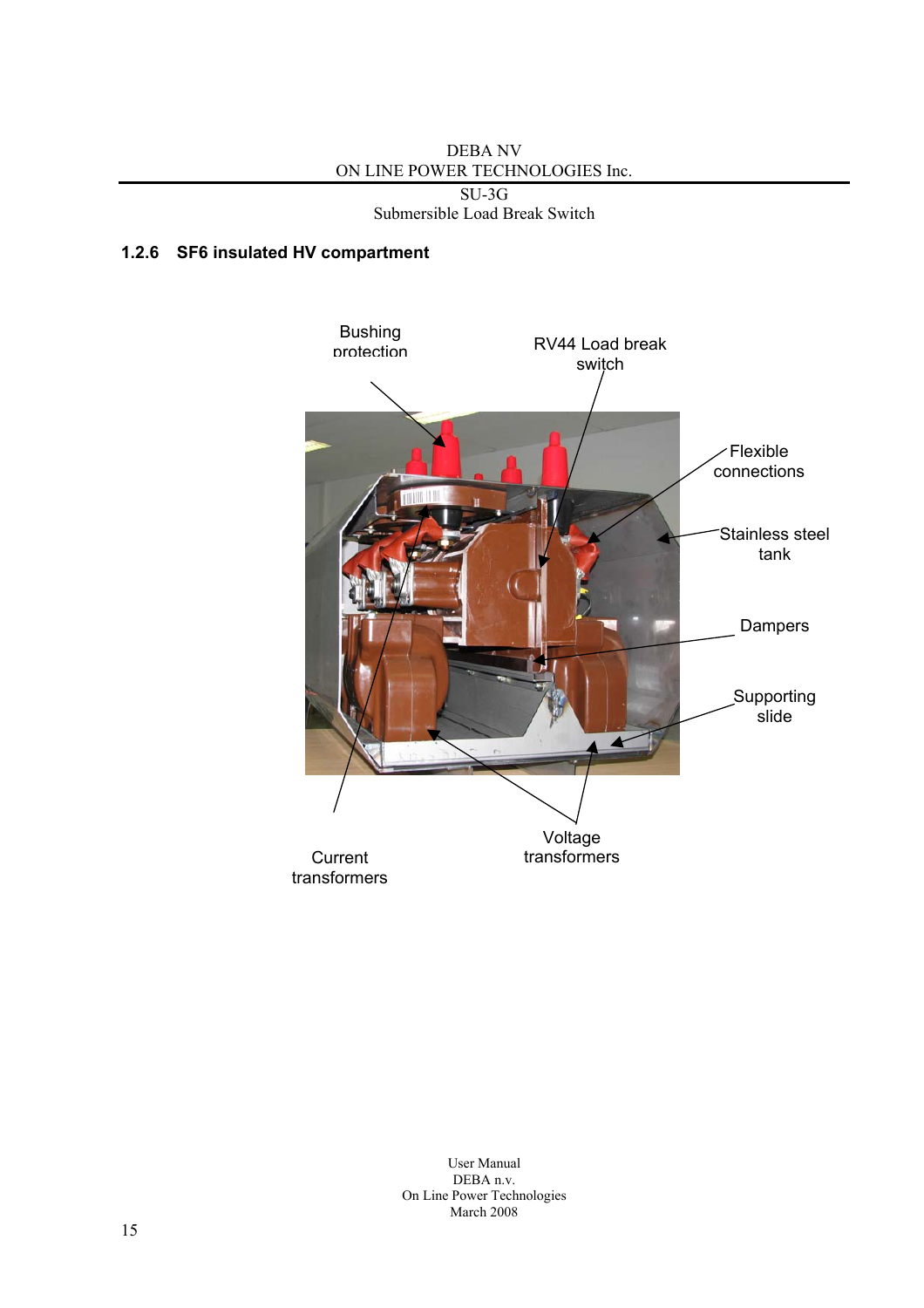DEBA NV ON LINE POWER TECHNOLOGIES Inc.

SU-3G Submersible Load Break Switch

### **1.3 Overall dimensions**

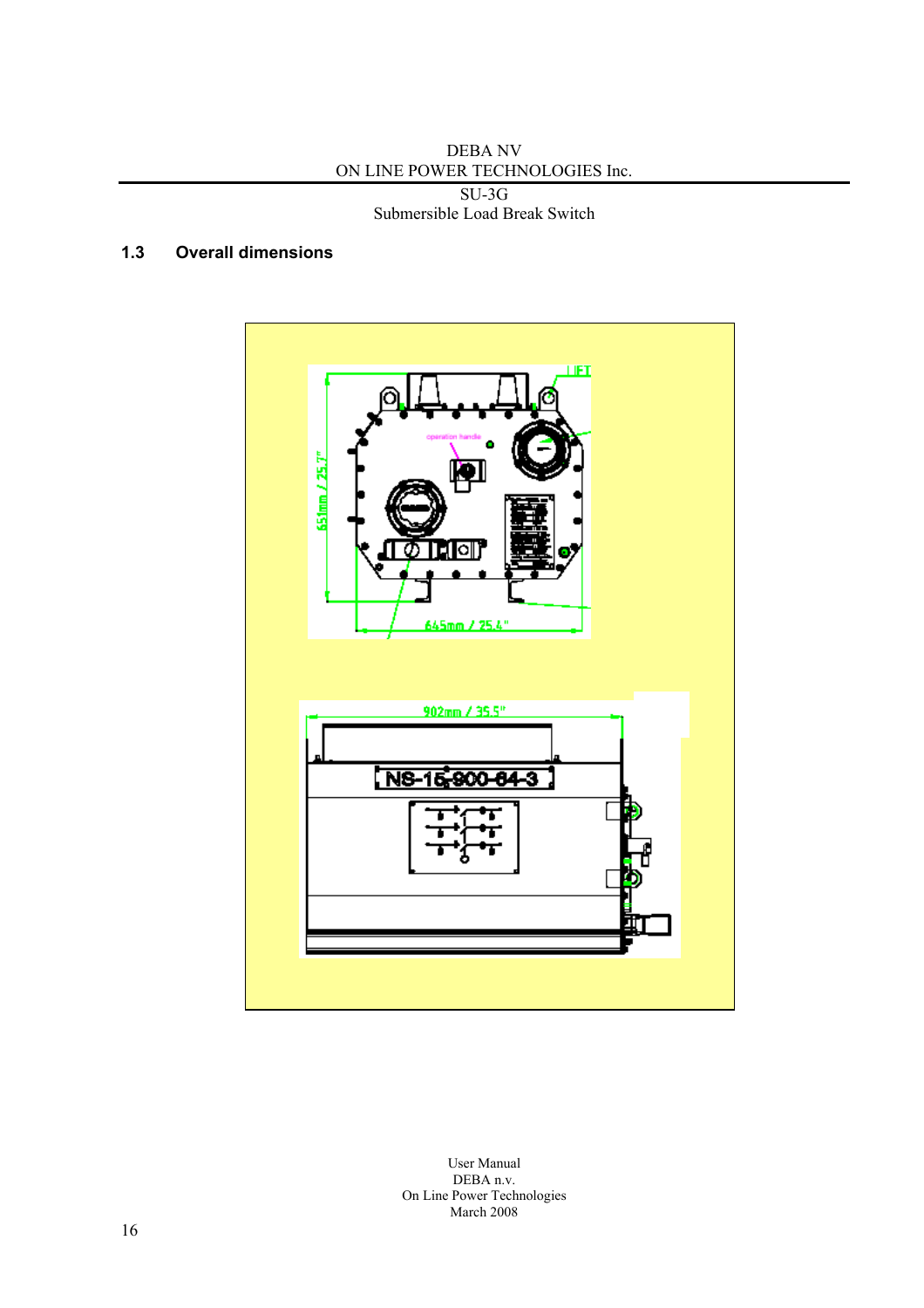SU-3G

Submersible Load Break Switch

### **1.4 Technical specifications**

| <b>Submersible Switch SU-3G</b>     |                                      |  |
|-------------------------------------|--------------------------------------|--|
| Rating design voltage               | 15.5 kV                              |  |
| Rated voltage                       | 13.8 kV                              |  |
| 60 Hz 1 min withstand               | 35 kV                                |  |
| DC 15 min. withstand                | 30 kV                                |  |
| <b>BIL Rating</b>                   | 95 kV                                |  |
| Continuous current                  | 900 Amp                              |  |
| Load interrupting current           | 900 Amp                              |  |
| Momentary current                   | 40 kA sym                            |  |
| Close and Latch                     | 40 kA sym                            |  |
|                                     | 63 kA sym                            |  |
|                                     | 104 kA Peak                          |  |
| One-second current                  | 40 kA sym                            |  |
| Magnetizing interruption current    | 21A                                  |  |
| Cable charging interrupting current | 50 A                                 |  |
| Make time                           | 3 to 4 cycles                        |  |
| <b>Break time</b>                   | 3 to 4 cycles                        |  |
| Total weight                        | 262.5 lbs                            |  |
| Insulating medium                   | $SF6$ low pressure                   |  |
|                                     | Sealed for life design               |  |
| Ambient operating temperature       | -30 $^{\circ}$ C to +50 $^{\circ}$ C |  |
| <b>Related standards</b>            | IEC62271-100                         |  |
|                                     | <b>ANSI/IEE Std</b>                  |  |
|                                     | C37.71-2001                          |  |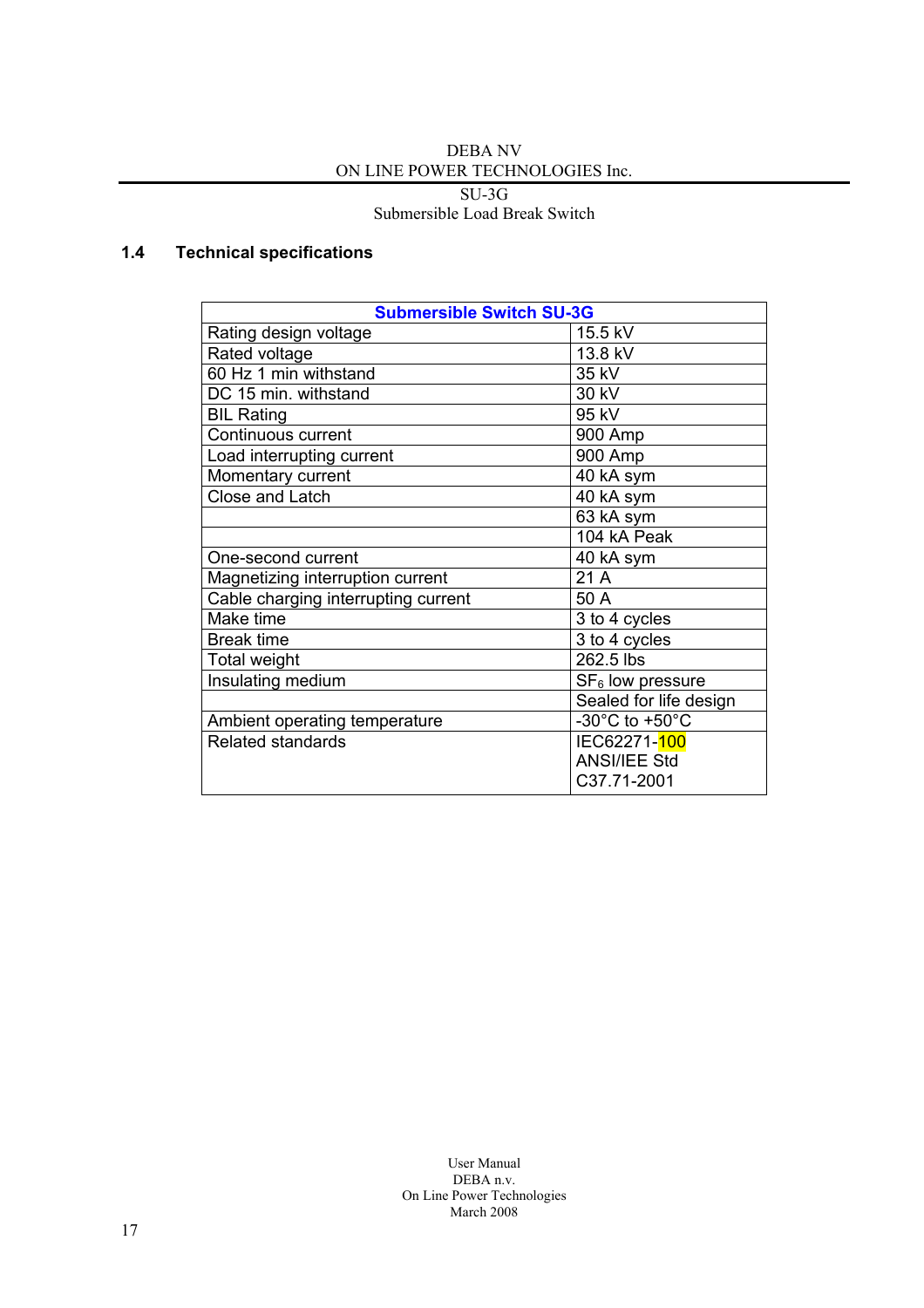SU-3G Submersible Load Break Switch

### **2 - TRANSPORT AND STORAGE**

### **2.1 – Transport condition and incidents**

The switches are shipped palletised and crated.

Upon receiving the Submersible Switch SU-3G whether for storage or immediate use; always carefully check for any shipping damage immediately upon unloading the Submersible Switch SU-3G from the carrier of conveyance.

Always check the bill of lading and compare with the ordered goods.

If any visible damage is evident at all, **IMMEDIATELY** proceed as follow:

- Immediately inform the carrier **in writing**
- **Photograph the damages** and submit to the carrier and company in the immediate sales chain.
- Ask for an inspection by the carrier
- Mark the delivery documents with inspection findings and **keep copy** for your records and those in the immediate sales chain.
- **Send an official claim to the carrier**.

If a damage is discovered after the unpacking of the switches

- Immediately inform the carrier **in writing**. Any obvious external damages noted after 15 days of the receipt of the goods and not notified as a claim on the carrier will not be considered as a warrant matter.
- **Photograph the damages** and submit to the carrier and company in the immediate sales chain.
- Ask for an inspection by the carrier
- Mark the delivery documents with inspection findings and **keep copy** for your records and those in the immediate sales chain.
- **Send an official claim to the carrier.**



The Submersible Switch SU-G is a sealed for life switch in a sealed for life stainless steel enclosure The SU-3G drive section is located behind the bolted front cover. It is a hermitically sealed air insulated compartment **and is the only accessible part of the switch**. In the case of any damage, always immediately

inform your closest SU 3G service center and never detach the cover by your own.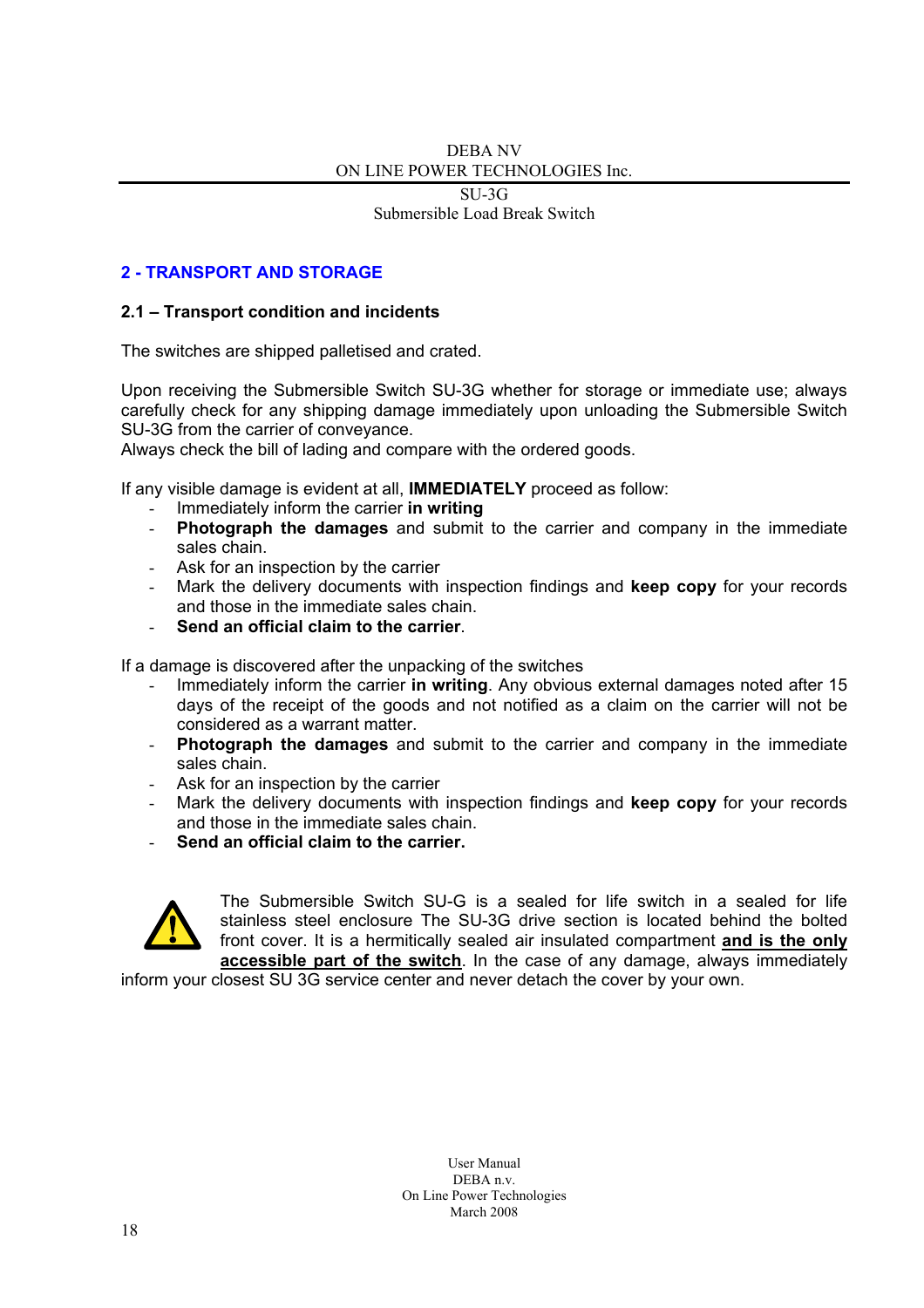$S\overline{U-3G}$ 

Submersible Load Break Switch

### **2.2 - Safety instructions – transport**



All handling, rigging, installation and operation of the Submersible Switch SU-3G is restricted to qualified and trained operators ONLY. All locally applicable safety standards, government and private as well as the units' instruction manuals and guidelines shall be strictly followed.

The Submersible Switch SU-3G is designed to be a vault mounted device and can be transported and located in normal outdoor conditions. The unit comes as standard with a metal bushing protection cover fitted and bolted on the top of the switch. Once rigged safely into place and installation of load cables are to begin – the protective bushing cover can be removed and the bushing studs installed (see instruction for this procedure).

- Before transporting the Submersible Switch SU-3G:
	- o Ensure secure attachment of the switch to forklift, hand trolley or any other handling tool.
	- o Check that all parts are properly attached (especially the protection cover of the bushings)
- Transport them preferably in a horizontal position.
- Placing the unit in the vault through the manhole can only be made in vertical position.
- Do not place other objects or tools on the Submersible Switch SU-3G during transportation.



A switch that have fallen during the transportation or during the handling or have otherwise been seriously damaged must always be returned for control to the related service centre before to put the switch into operation (see page 6)

### **2.3 – Safety instructions - storage**

- Also see the "General safety directions and instructions"
- Never stack switches on top of each other
- Store the switches preferably in a dry and dust free area.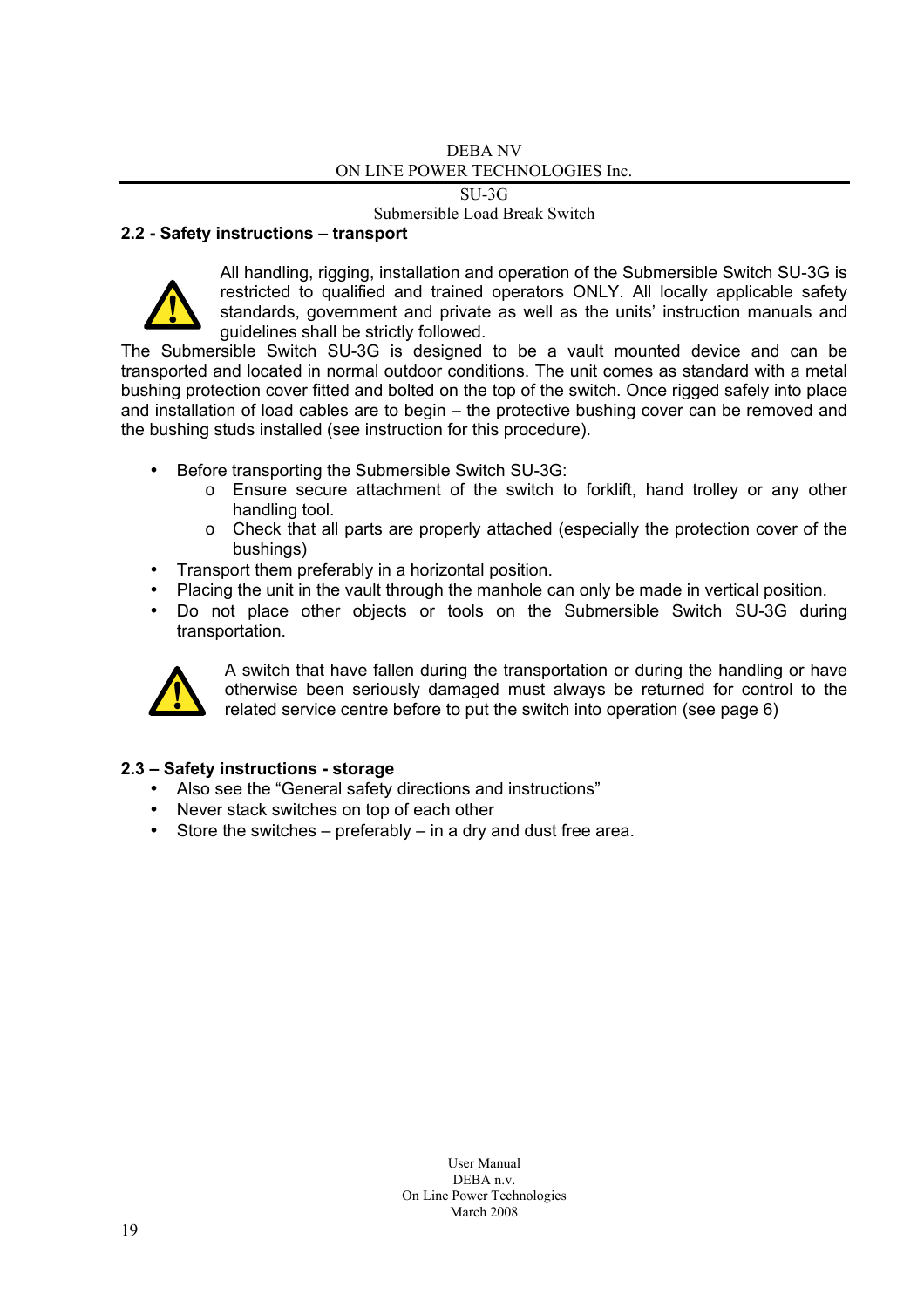> SU-3G Submersible Load Break Switch

### **3 – HANDLING**

### **3.1 – Handling the Submersible Switch SU-3G**





When handling the Submersible Switch SU-3G, observe the instructions bellow to avoid any injury or damage of the equipment.

For the lifting of the switch, use adapted hoist slings to prevent any damage to the switch during the lifting.

### **3.2 - Centre of gravity**

The centre of gravity is located as shown bellow:



*Total weight: xxxxx kg (xxxxx lbs)*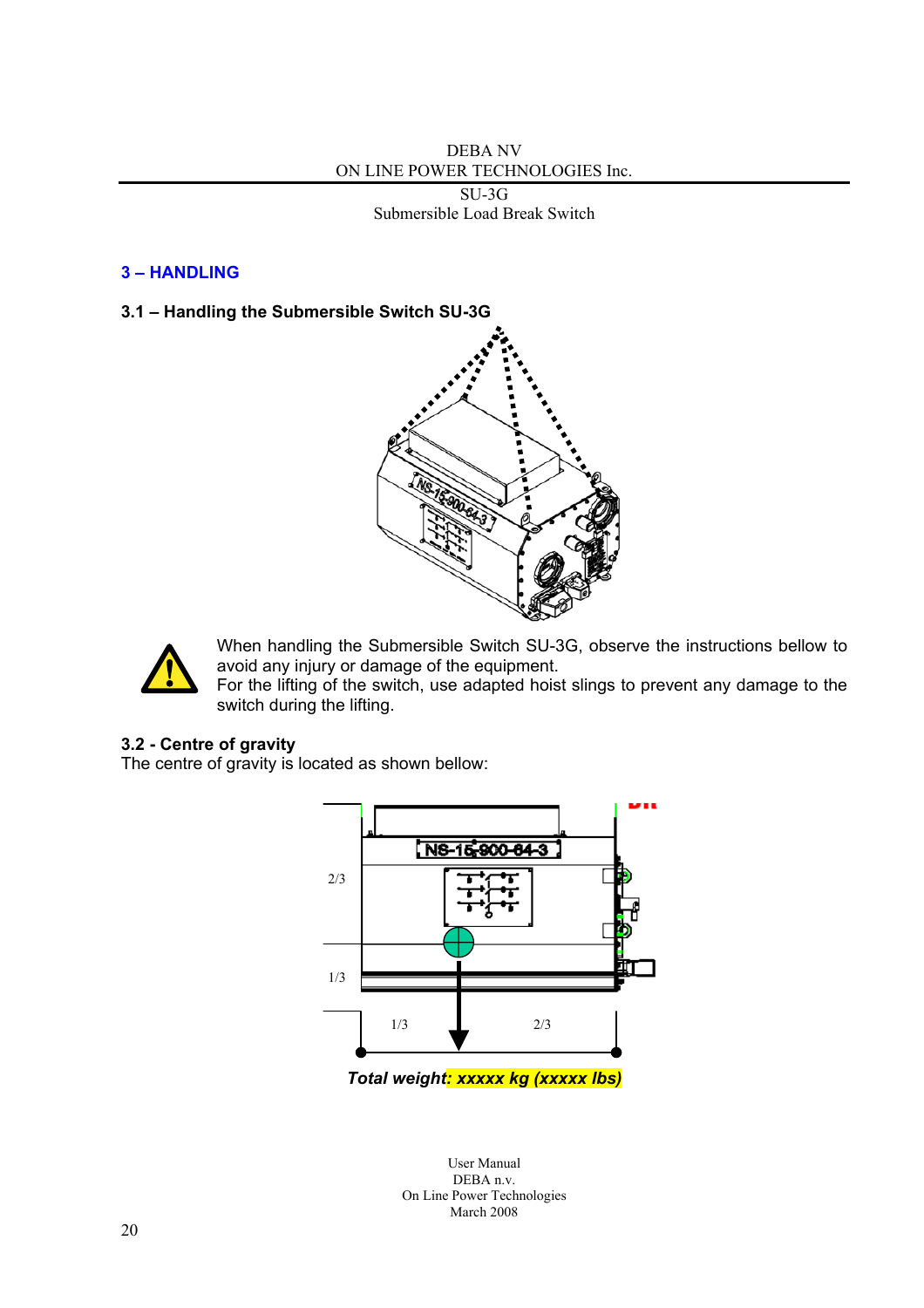SU-3G

Submersible Load Break Switch

### **4 – INSTALLATION OF THE SUBMERSIBLE SWITCH SU-3G AND ROUTINE TESTING**

### **4.1 – introduction of the switch into the manhole and installation**

- Remove the switch from any remaining packaging or pallets by using properly rated and sized slings.
- Handle, store and disguard any packing in accordance with all local environmental health and safety rules.
- Avoid any impact or damage during this operation
- Carefully again insure that there is no visible damage on the switch. In case of any damages, please proceed as mention in 2.1 and return the switch to the closest factory authorized service center (see page 6)
- Place the switch beside the manhole or vault.
- Carefully prepare the move ahead of lifting the SU-3G.Have a safety plan in place for all eventualities.
- To lower the switch into the manhole, change the position of the hoisting slings to allow the lifting of the switch from the horizontal into the vertical position. (i.e. use the front mounted lifting eyes).
- When using the front lifting lugs always take into consideration the right length (including the depth of the manhole), size and weight of the switch.



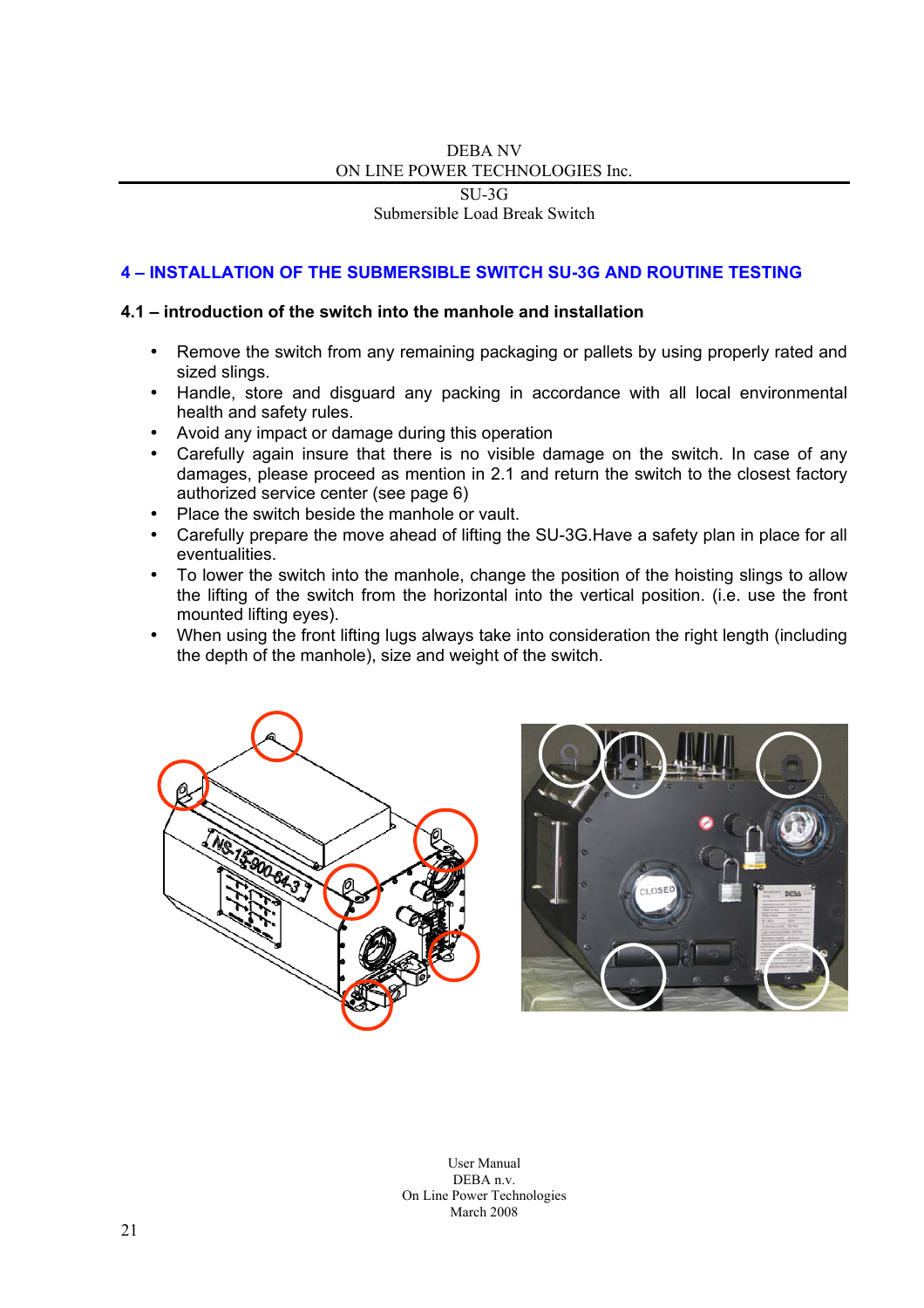DEBA NV ON LINE POWER TECHNOLOGIES Inc.

SU-3G Submersible Load Break Switch

- Once in vertical position lower the switch slowly to its final installation location.
- Always fastened the switch securely on its final mounting place with the proper anchor bolts and brackets by using the SU-3G mounting bracket boltholes.



• Securely connect the grounding boss of the switch to the grounding system available in the manhole in accordance with the local utility standards.

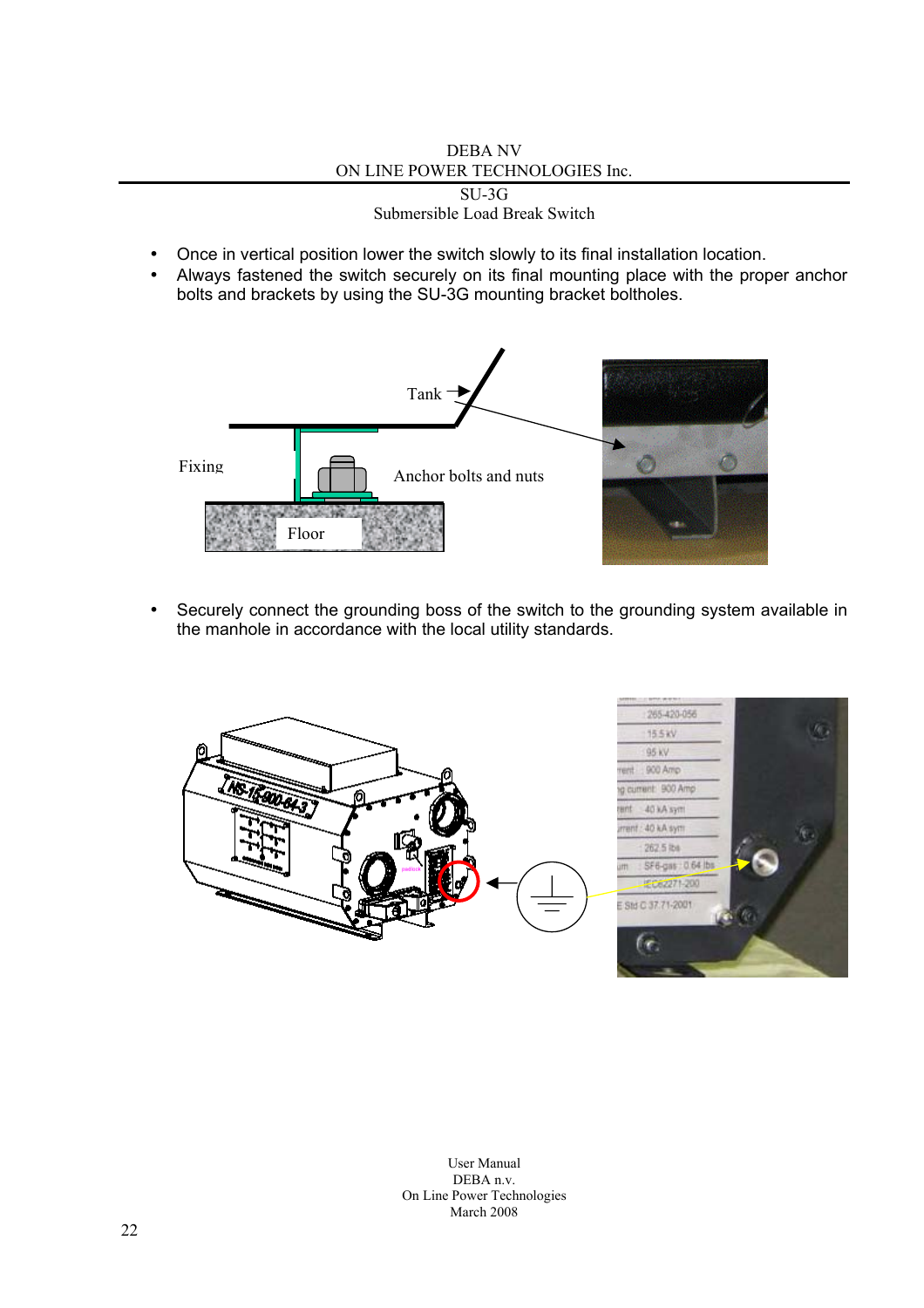DEBA NV ON LINE POWER TECHNOLOGIES Inc.

SU-3G Submersible Load Break Switch

Remove the shipping protection cover of the switch to allow access to the HV bushings.



• The bushings are now accessible. A plastic storage bag containing 6 protective bushing caps and bushing connector-fixing bolts is located under the bushing protective cover.





If the connection of the HV cables is to be made immediately after the placement of the switch into the vault, proceed to the cable connection of the switch.

If the cable connection will be made at a later time, place the protective caps on the bushings and store the remaining parts in a secured place.

• The Submersible Switch SU 3G is now ready for the connection of the HV cables, as well as for the connection of the LV communication and auxiliary power cables.



Any (eventual) supplementary component, that is not part of the supply of the Submersible Switch SU-3G, has to be installed by the user in accordance with the local standards and / or the manufacturer's instructions.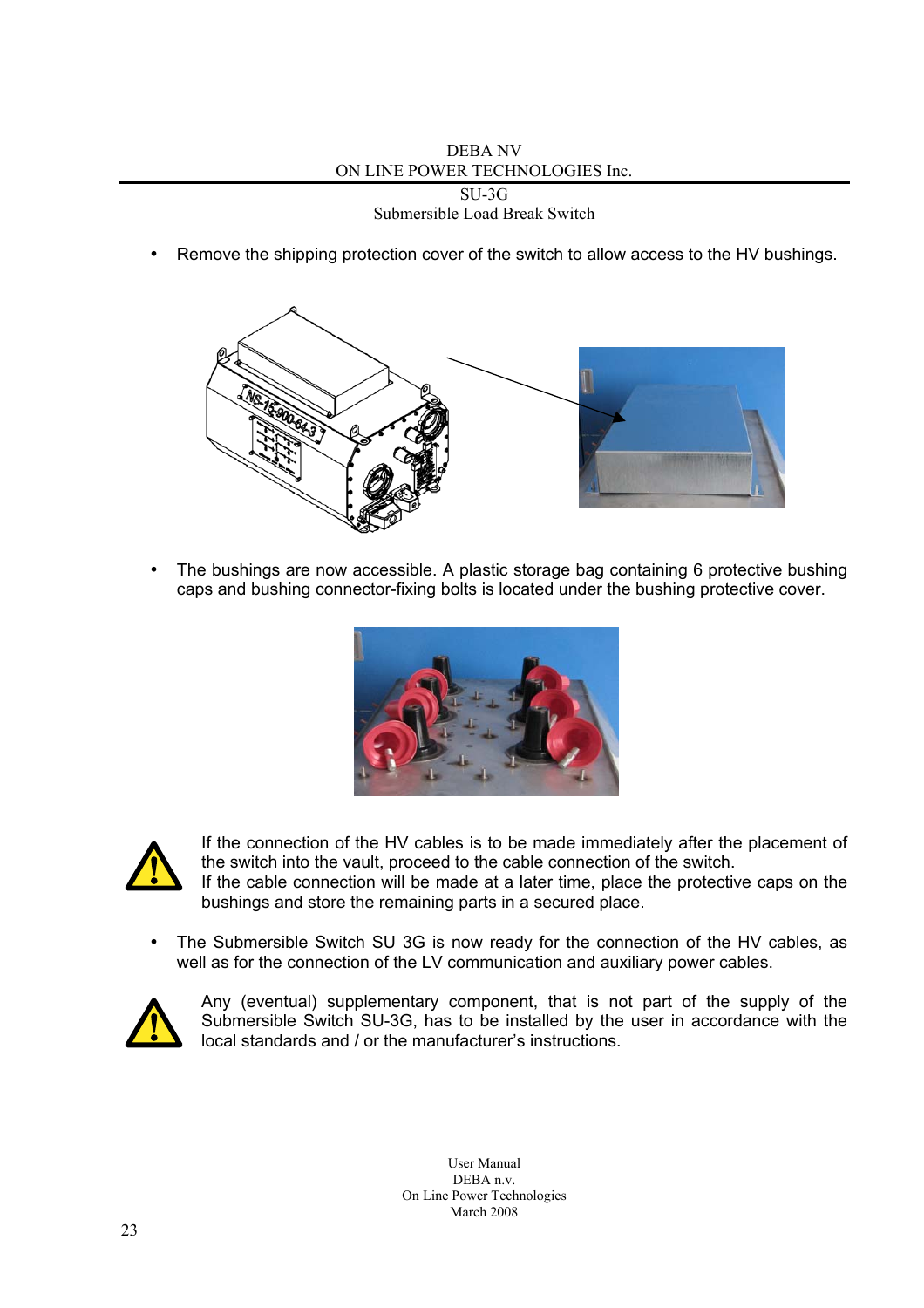SU-3G Submersible Load Break Switch

### **4.2 - Connecting the Submersible Switch SU-3G to the HV network**



The SU-3G Submersible Switch can **only** be connected to the network through elbows or straight connectors compatible with the size and type of the bushings provided in that particular SU-3G switch. The bushing type of the 900 amp SU-3G switch is**: Elastimold K675S1-CS362 short-shank model.** 

**Connecting the SU-3G by other method may result in serious property damage, serious personal injury and death. Using any other method voids the warranty and negates the unit's submersibility.**

- Remove the shipping cover from the high voltage connecting bushings of the Submersible Switch SU-3G.
- The 6 bushings identified A1/A2 B1/B2 C1/C2 are visible.
- Beside each of the bushings is a plastic bag containing a rubber protection cap and the fixing stud for the cable connector.
- Remove the plastic bags and bolt the fixing studs of the connectors.



- Place the rubber protection caps in a secured place.
- Terminate the cables with the straight or elbow connectors as described in the manufacturer's procedure.
- Clean the bushings and the inside of the cable connectors with a non-fluffy clean dry cloth
- Place a thin layer of silicone grease on the bushings
- Fix the connector to the bushing with the supplied fixing components and place the Elastimold covers on the connectors.
- Connect the cable ground shields to the grounding network of the vault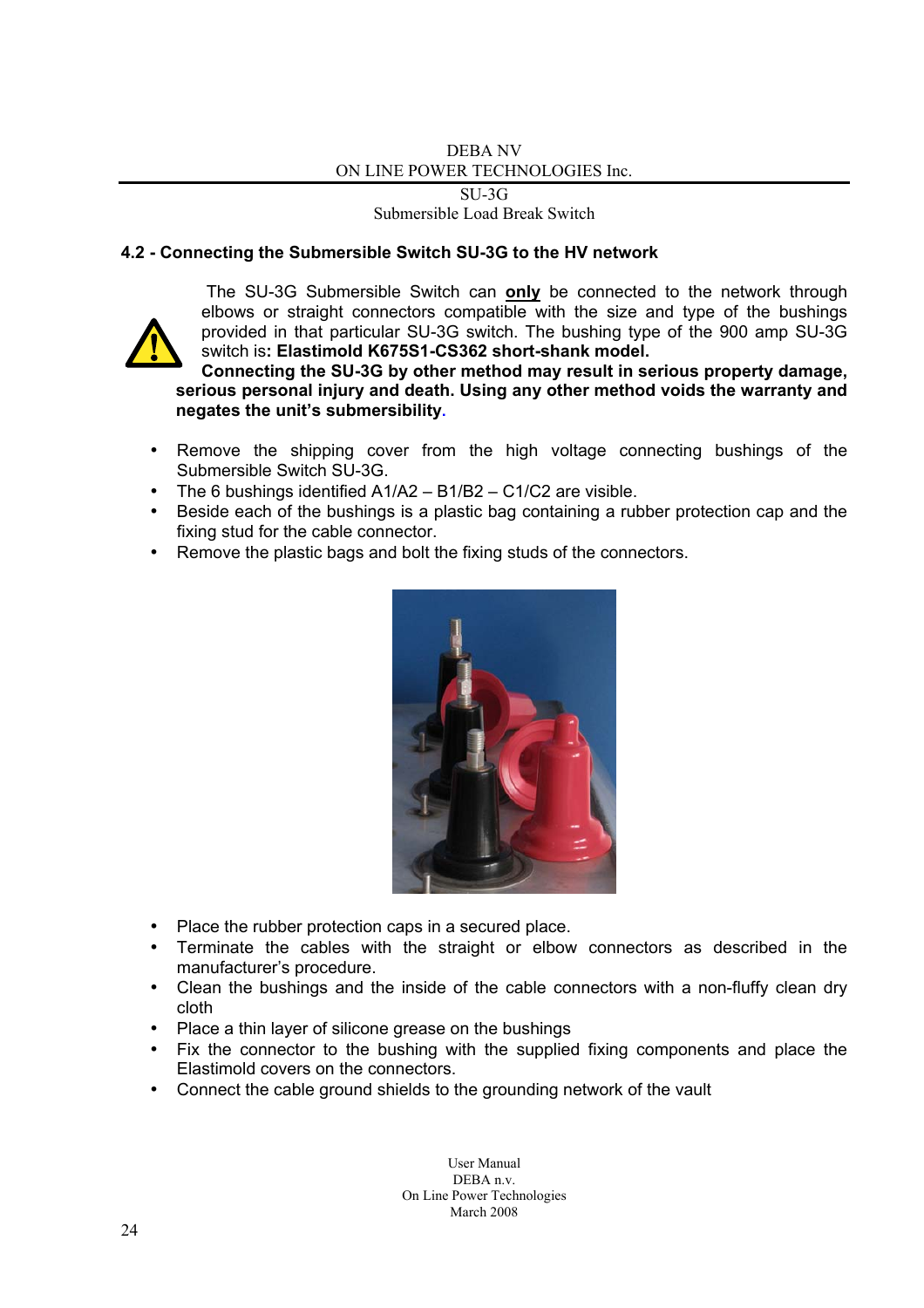DEBA NV ON LINE POWER TECHNOLOGIES Inc.

SU-3G Submersible Load Break Switch



**Cables must be physically blocked and braced so that they do not put any mechanical stresses on the Submersible Switch SU-3G bushings neither from their cable weight nor due to fault flexing.** 

### **4.3 - Connecting the low voltage control cables**

In order to allow the control, the monitoring, the communication and the feeding of the auxiliary voltage, the front cover is equipped with two LV detachable IP68 connectors.



24 Pins connector

- Left hand connector male and female insert of 24 pins
- Right hand connector male and female insert of 6 pins

The purpose of these connectors is:

- Providing the auxiliary voltage of 208 VAC from the internal switch PT's to the control cabinet
- Providing 48 VDC control power into the switches electrical operating mechanism
- The transfer of the open and close signal
- The 3 phase voltage monitoring on each side of the switch for voltage monitoring and sync check when the switch is open
- The 3 phase current monitoring
- The switch position from voltage free internal auxiliary switch
- The  $SF<sub>6</sub>$  density low alarm
- The  $SF_6$  gas pressure low alarm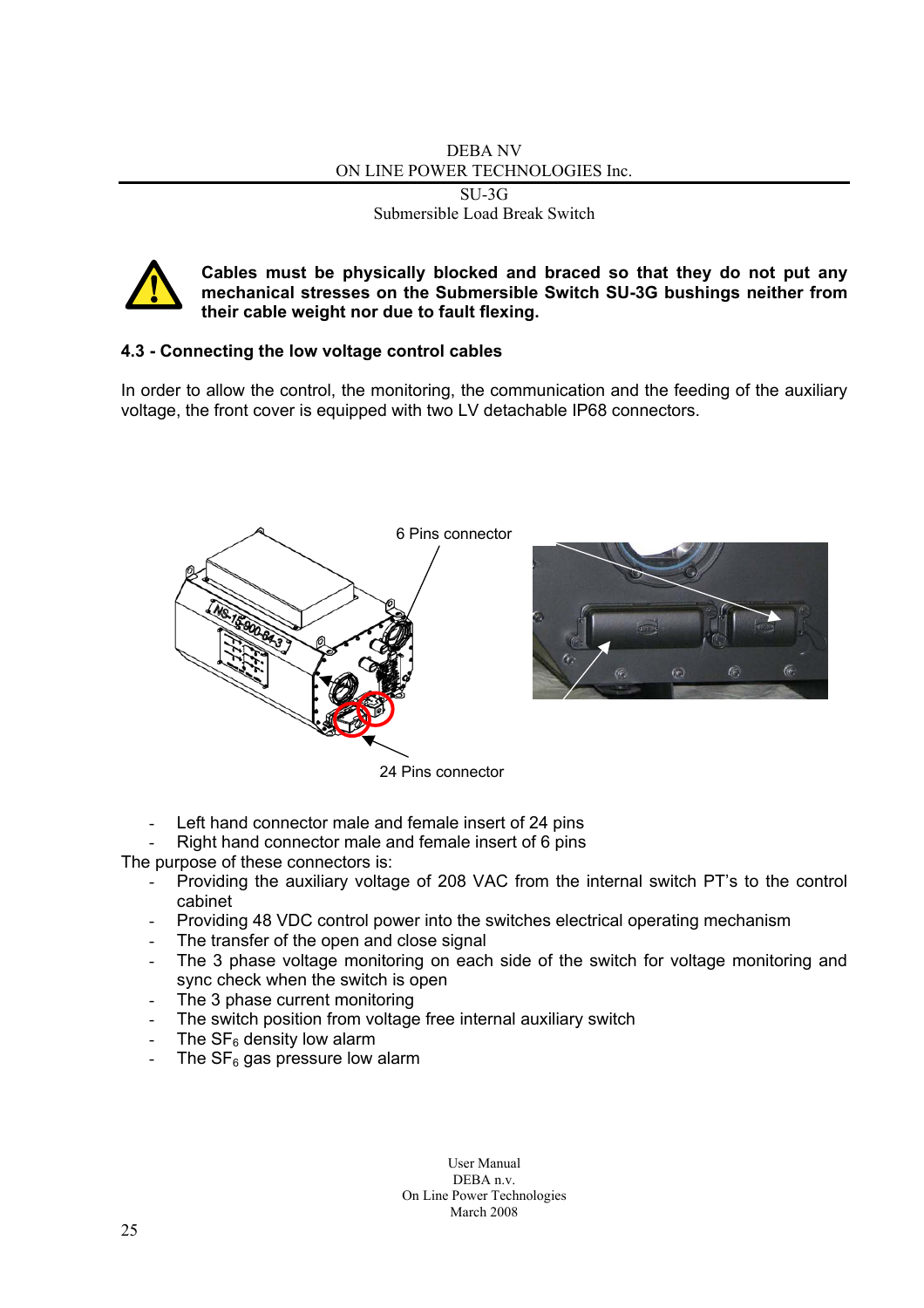### SU-3G

### Submersible Load Break Switch

- The connectors are fitted with a 25-foot control cable adapted to the functions of each of the cables.
- One side of the cable is connected to the "Harting" plugs; the opposite side has to be connected to the appropriate points inside the control cabinet by the customer.

### **Contact On-Line Power Technologies or DEBA to obtain OEM control cabinet** *quotes*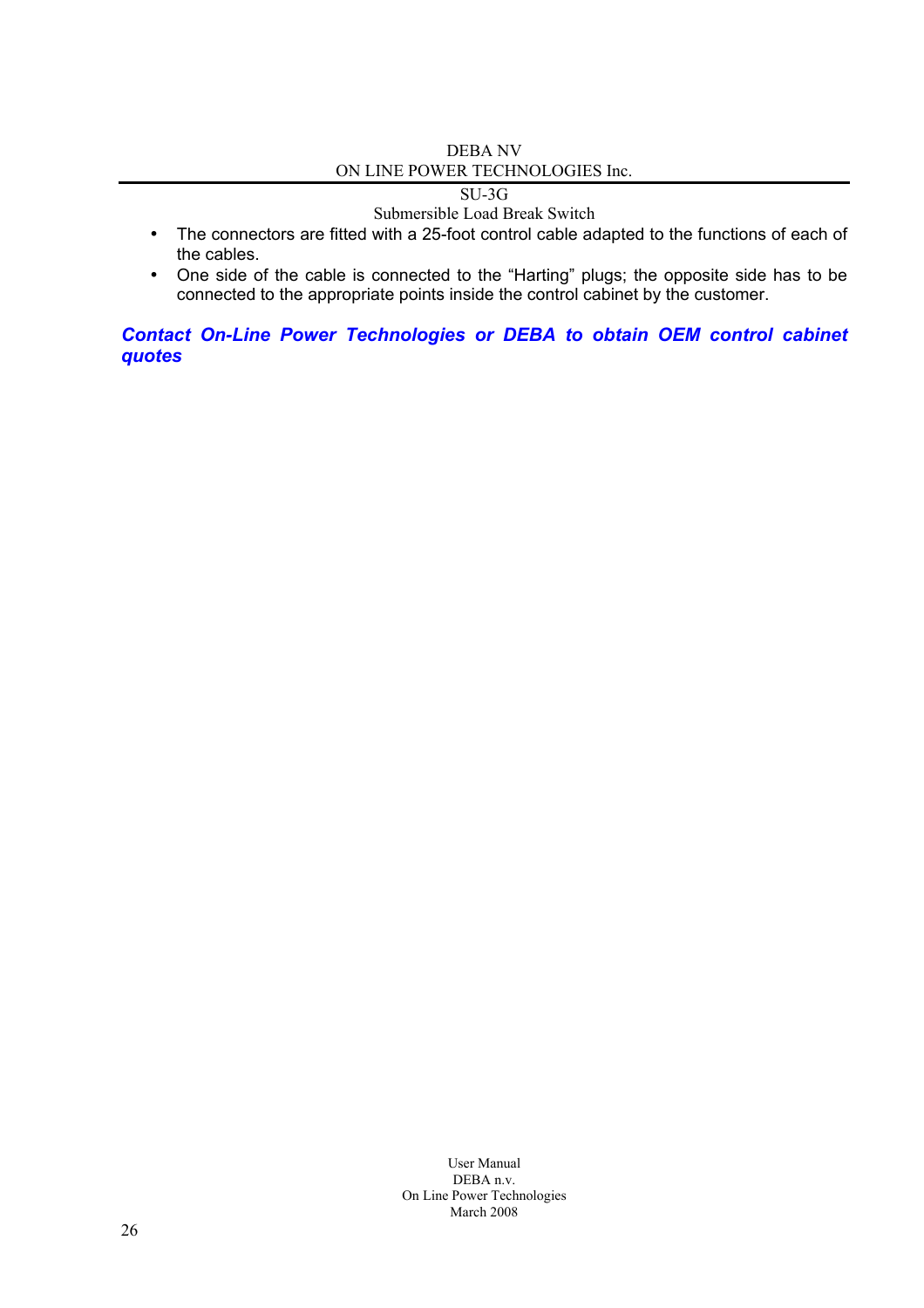DEBA NV ON LINE POWER TECHNOLOGIES Inc.

SU-3G

Submersible Load Break Switch



### **4.3.1 Single line diagram**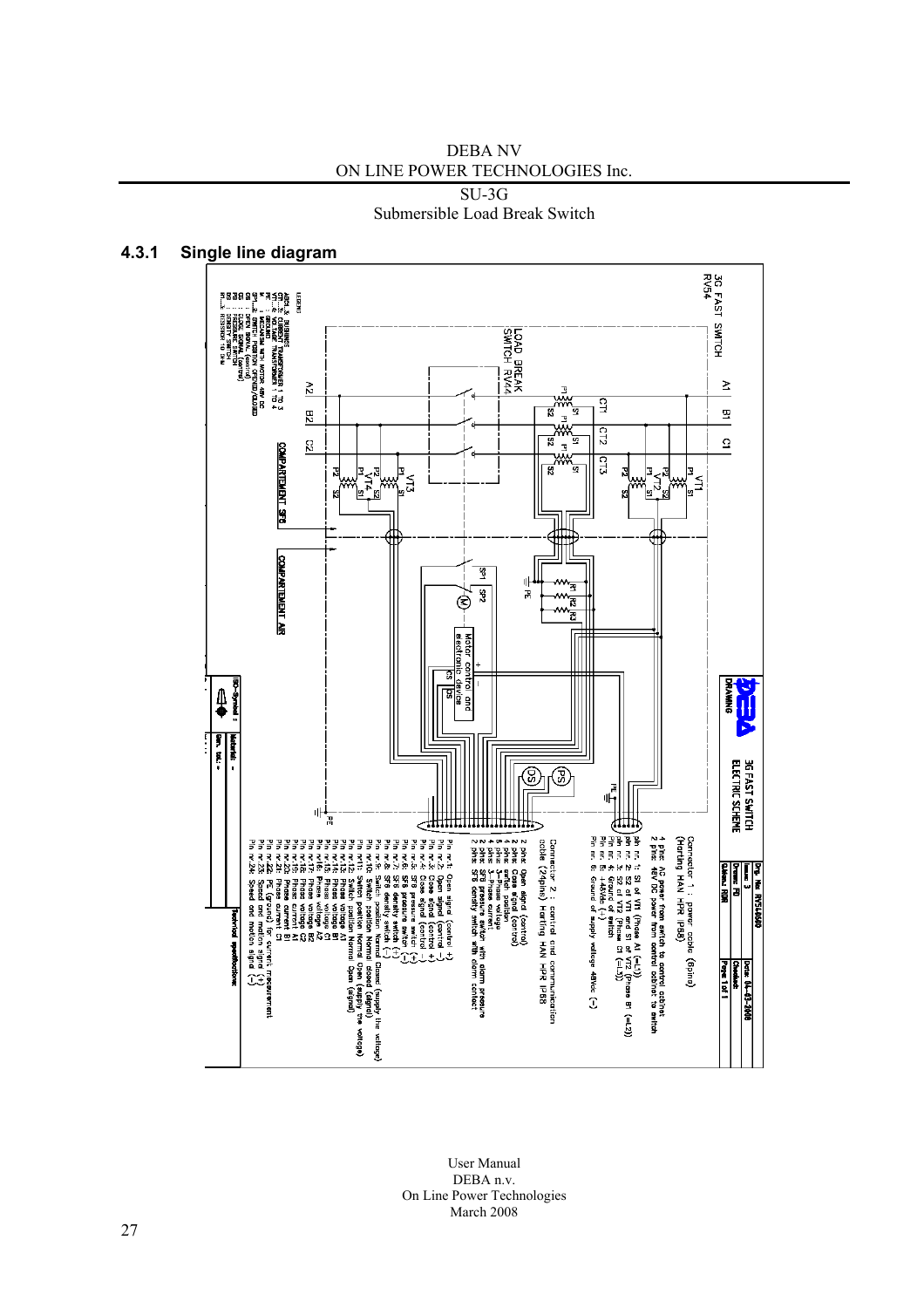SU-3G Submersible Load Break Switch

### **4.4 – Routine Hi-Pot testing of the Submersible Switch SU-3G**

• The following table indicates the values associated with the factory testing of the Submersible Switch SU-3G. Routine on site testing of a new or in service Submersible Switch SU-3G should be performed at 80% of said values.

| Rated voltage            | eduenc   | trequency<br>'ower   | Test                                     |
|--------------------------|----------|----------------------|------------------------------------------|
| . F. F.<br><b>1.1.1.</b> | 60<br>Hz | Hz<br>60<br>35<br>kV | 1 E 1<br>™ \<br>$\overline{\phantom{a}}$ |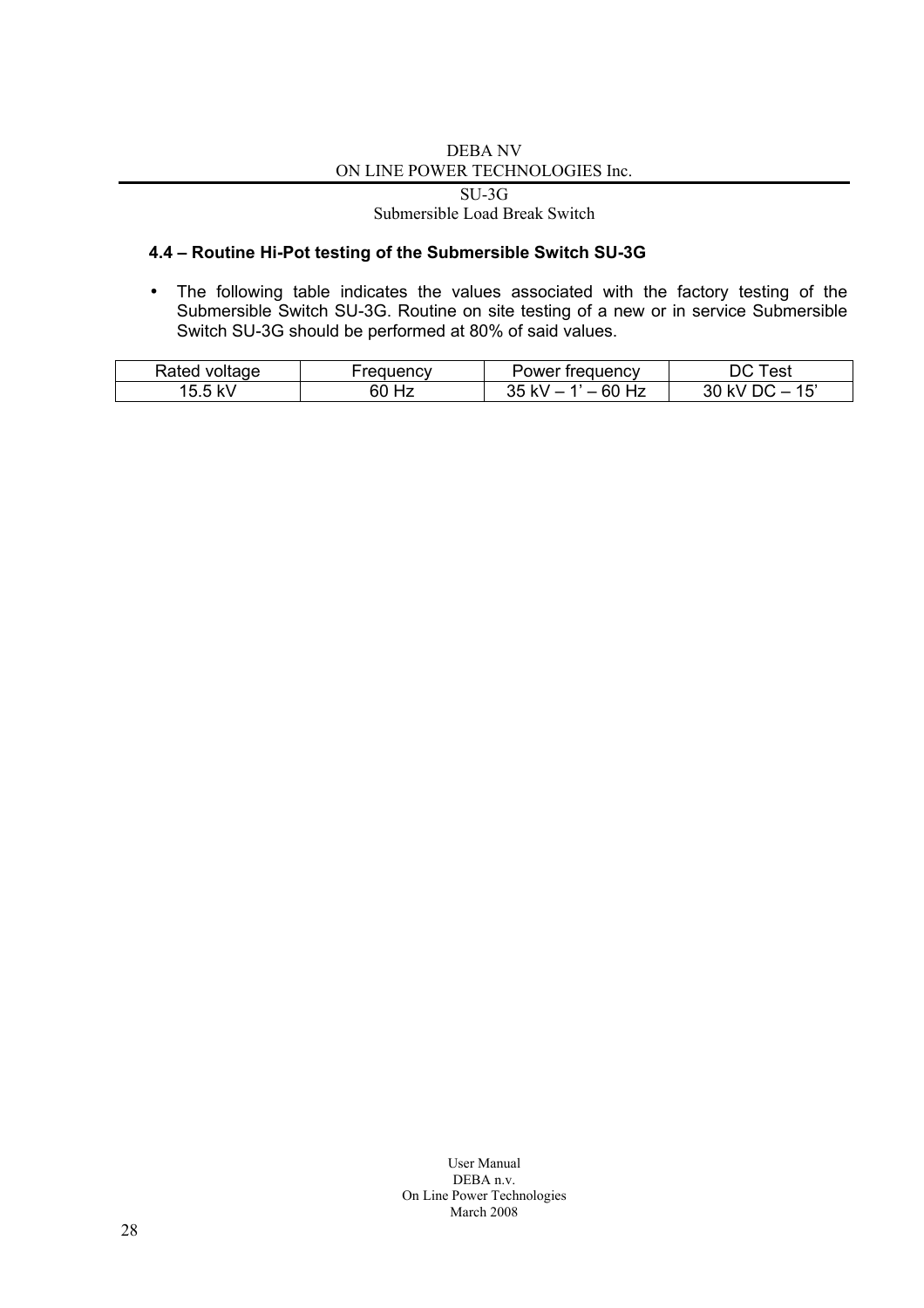SU-3G Submersible Load Break Switch

### **5 OPERATING THE SWITCH**

### **5.1 – Operating the switch by the mean of the motor operated mechanical spring drive**

- The Submersible Switch SU-3G is a motor operated load break switch fed by an external user supplied 48VDC source (usually the optional control panel at 48 VDC).
- Connect the two control cables to the terminals.
- Connect the switch to the HV Network by means of the HV cables with straight or elbow connectors (4.2 – Connecting the Submersible Switch SU-3G to the network)
- When energized, the Submersible Switch SU-3G switch provides 208 Vac from the voltage transformers of the switch, which can feed out to a battery and charging system (usually in an optionally provided control box).
- The motor of the mechanical drive is energized via the LV control cables plugged in the connectors of the front cover.





- To close the switch electrically:
	- o Make sure the switch is charged
	- $\circ$  Send an ON command via the correct pins on the connector (usually via the optional control box)
	- o The switch will CLOSE.
	- o The Submersible Switch SU-3G will annunciate the close via dry auxiliary contacts and a large semaphore flag on the front of the switch. Also the PT's will note the presence of line voltage on both sides of the switch.
- To open the switch electrically:
	- o Make sure switch is charged
	- $\circ$  Send an OFF command via the correct pins on the Harting connector (usually via the optional control box)
	- o The switch will OPEN.
	- o The Submersible Switch SU-3G will annunciate the open via dry auxiliary contacts and a large semaphore flag on the front of the switch. Also the PT's will note the absence of line voltage on both sides of the switch if the switch is on a radial feeder.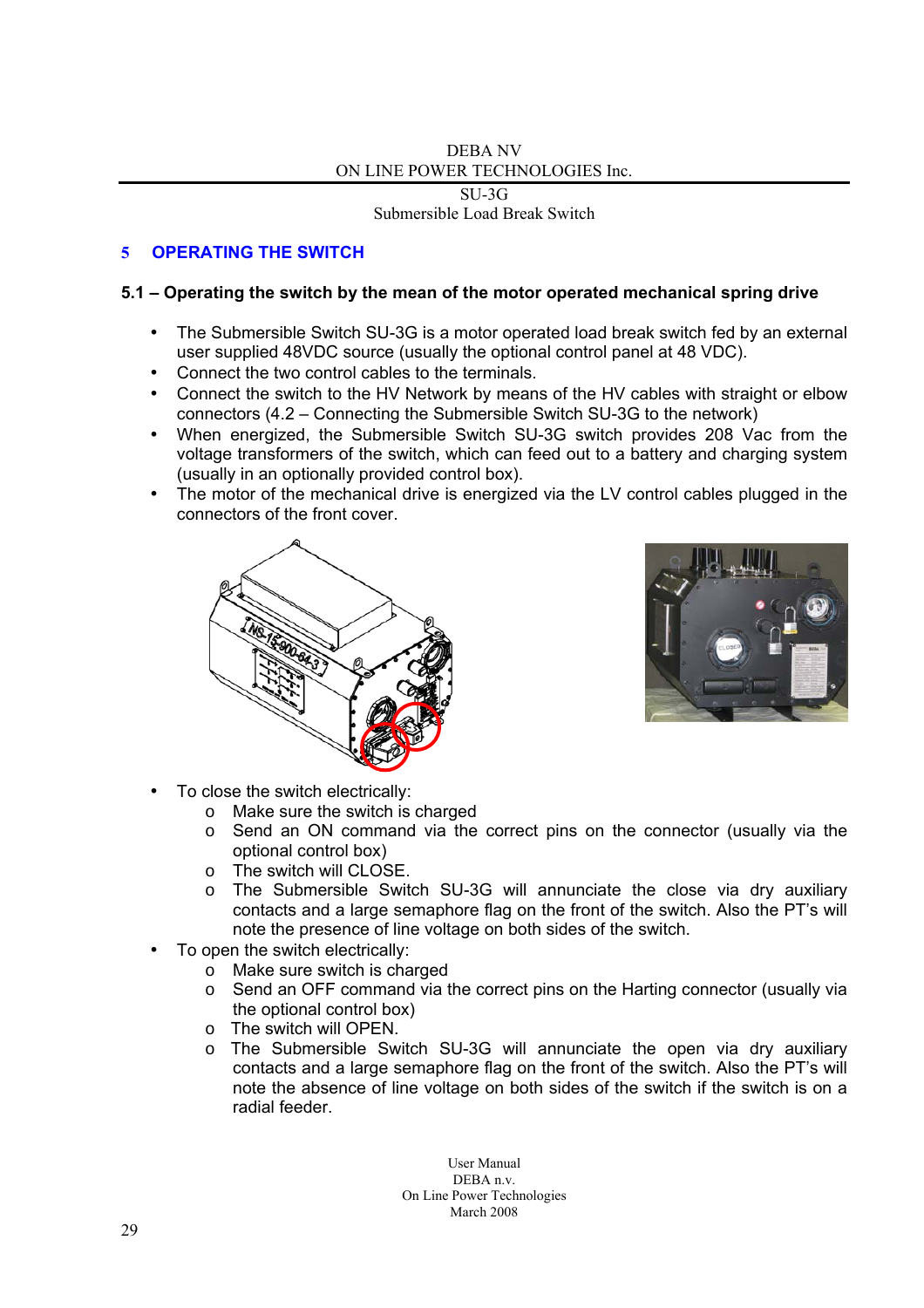DEBA NV ON LINE POWER TECHNOLOGIES Inc.

SU-3G

Submersible Load Break Switch



- If for any unknown reason, the motor operation of the drive does not work; it remains possible to close the switch by means of an operating handle.
- Unlock the padlock of the main shafts protection cap

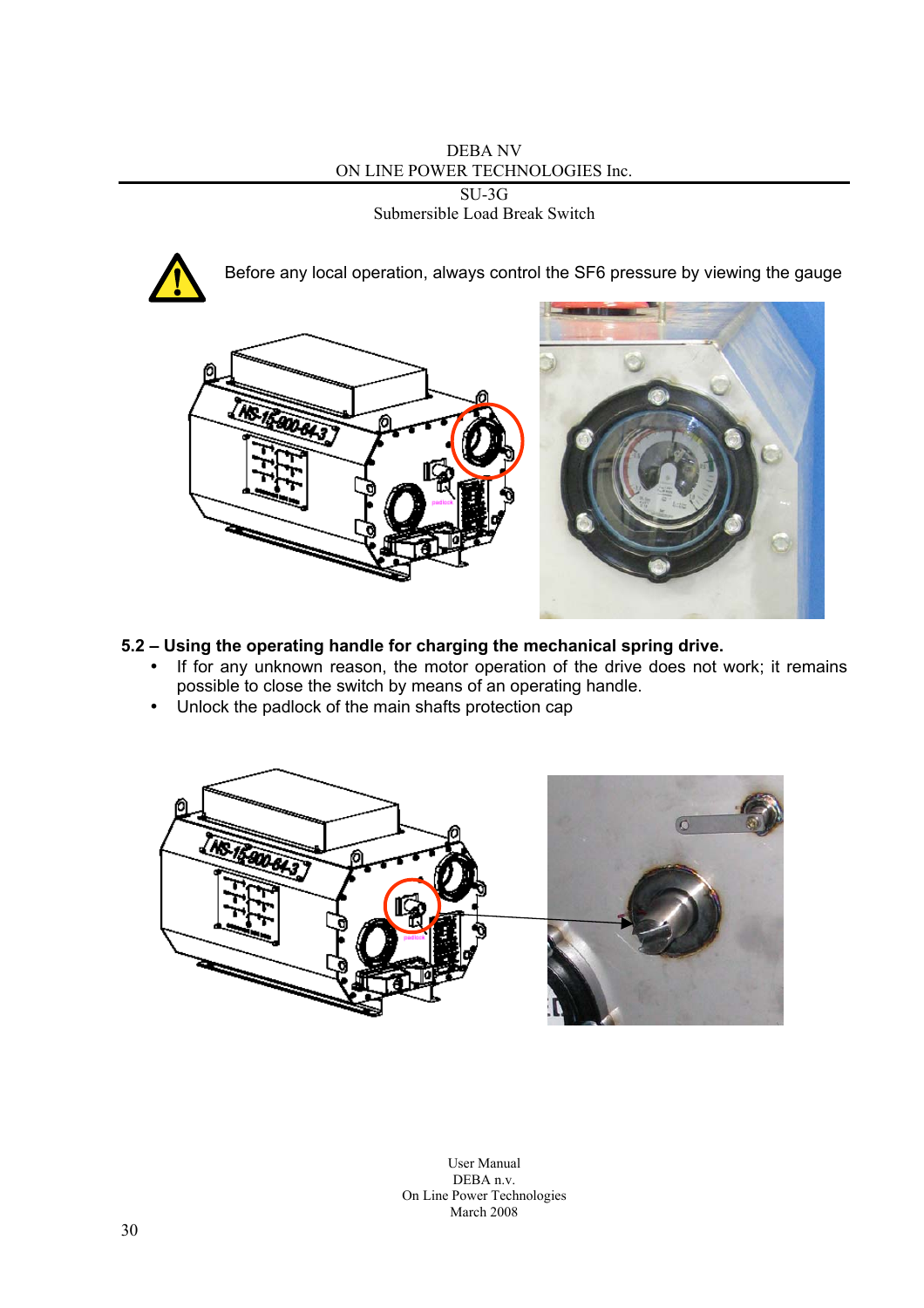#### SU-3G Submersible Load Break Switch

- Remove the protection cap.
- Use the operating handle and properly insert the handle on the main shaft.
- Turn the operating handle clockwise until the switch closes.
- The position indicator mention "CLOSED"
	- o The mechanism always switches independently of the operator
- Place the protection cap again on the axle
- Place and lock the padlock again



Always put the key of the padlock in a safe place. A copy of the key should be stored in the engineer's office.

### **5.3 – Emergency opening / closing of the switch**

The switch is equipped with a (stored energy mechanism release lever). It is designed for safe out of the hole manual operation of a charged Submersible Switch SU-3G.

- Remove lock and waterproof O-Ringed cap.
- Connect a lanyard to the lever. Without applying any pressure or force on the lanyard, bring it out of the manhole. If the stored energy mechanism is charged, pulling the lanyard will release the stored energy mechanism prop latch, releasing the spring's energy and changing the state of the switch.
- Pulling the lanyard will change whatever state the charged switch in either from OPEN to CLOSE or from CLOSE to OPEN.

Always remember to snugly replace the threaded o-ringed cap. Also remember to replace any locks that may be applicable.

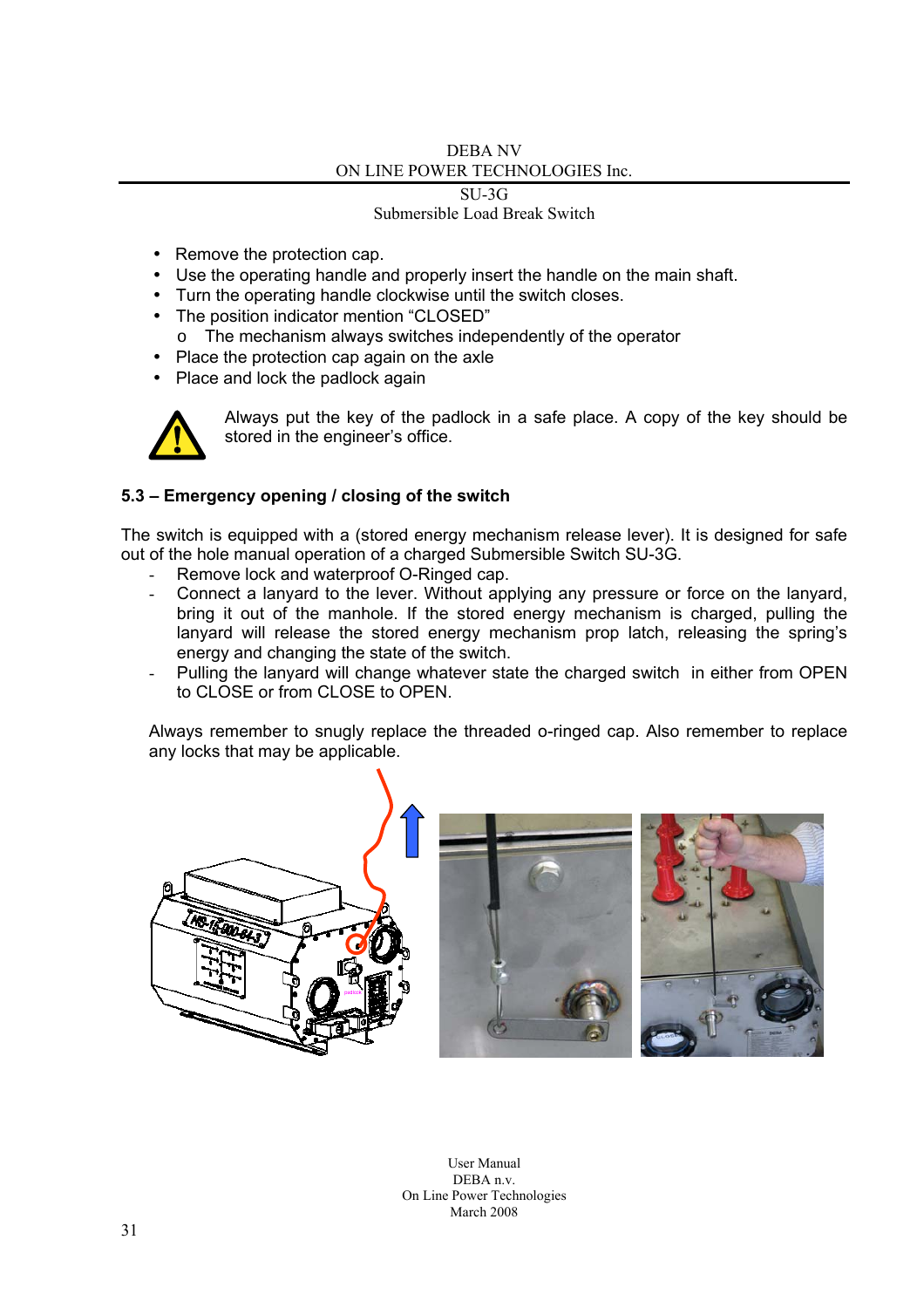SU-3G

Submersible Load Break Switch

### **6 MAINTENANCE**

### **6.1 Safety instructions – Maintenance**

- Also see "General safety directions and instructions"
- The maintenance actions described are restricted to qualified and trained operators. Always observe the local applicable safety instructions and guidelines.
- All other, not indicated maintenance tasks are restricted to trained and qualified personnel.
- Ensure that the unit is voltage free before to carry any maintenance action.
- Put the switch back in service after all tools have been removed and the unit again correctly connected to the network and to the control panel.

### **6.2 Maintenance – General**

The SU-3G Submersible Switch has been design to operate problem free with a minimum of maintenance. To guarantee this, a few simple maintenance and cleaning actions are necessary.

The maintenance intervals should be instituted based on frequency of operation and the environmental conditions in which the switch resides.

Exceptions to this are the following tasks:

- Every two years
	- o Make the entire switch voltage free and isolate from the network
	- o Remove the straight or elbow connectors
	- o Remove the LV "Harting" connectors
	- o Remove the axle protection cap padlock
	- o Remove the axle protection cap
	- o Operate the switch with the operating handle by turning the handle clockwise.
	- o Check the position indicator Position "CLOSED"
	- o Open the switch by means of the string on the tripping handle
	- o Check the position indicator Position "OPENED"
	- o Repeat this operation about 5 to 10 times.
	- o Remove the operating handle
	- o Place the axle protection cap
	- o Lock the padlock
	- $\circ$  Clean the outside of the tank with a non-fluffy cloth and a non corrosive cleaning agent.
	- o Clean carefully the bushings with a clean non-fluffy dry cloth
	- o Place a thin layer of silicone grease on the bushings



The cleaning of the bushings should be done with isopropyl alcohol (UN Number  $1219$  – Formula  $C_3H_8O$ ) with exception of any other chlorous solvent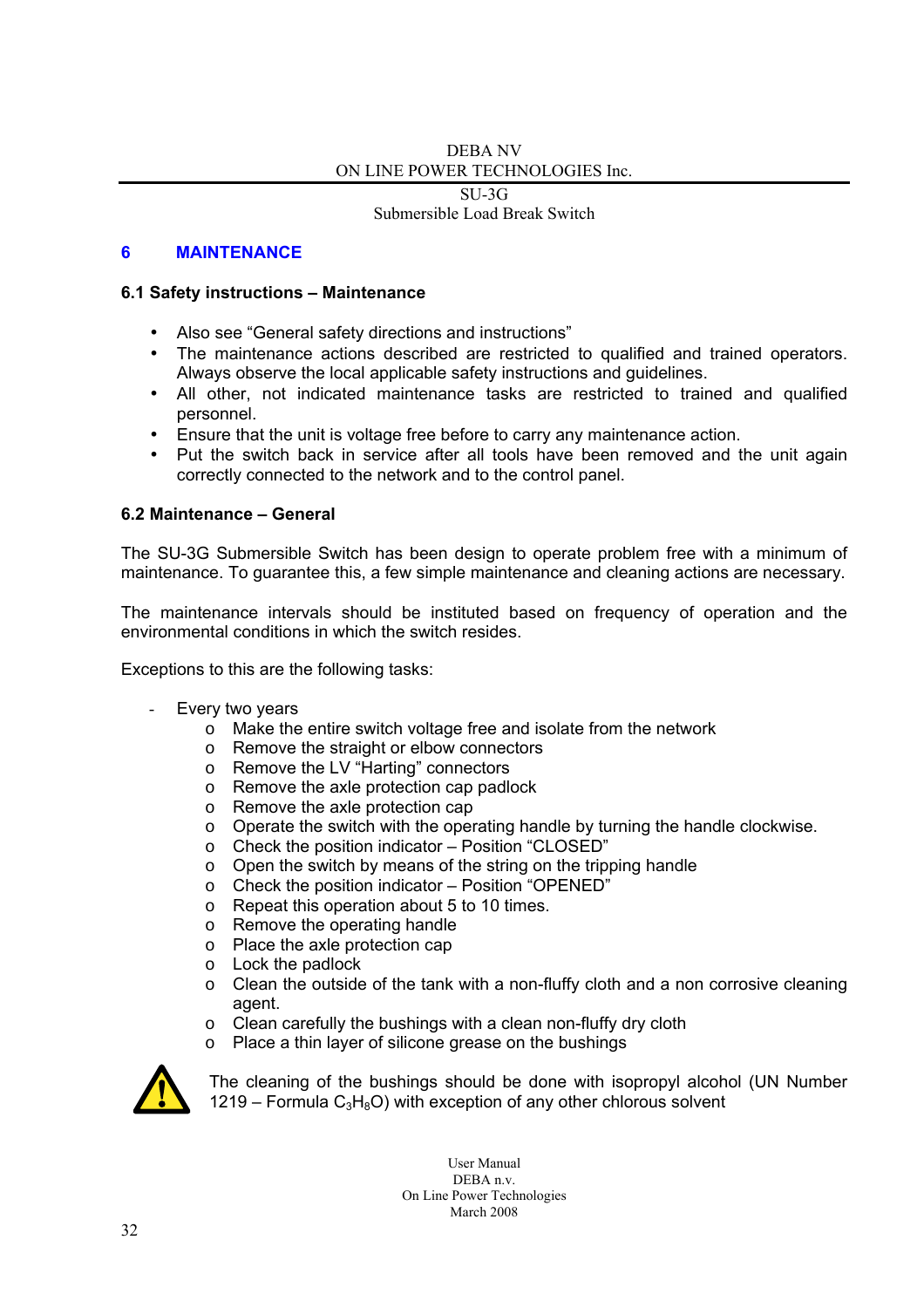#### SU-3G

### Submersible Load Break Switch

- o Clean the inside of the straight or elbow connectors with a clean non-fluffy dry cloth
- o Connect the unit to the network by fixing the straight or elbow connectors on the bushings
- o Connect the cable earthings
- o Plug both "Harting" LV connectors
- The unit is again ready to operate.

### **6.2.1 General checking actions**

- Regularly carry out a thorough, general visual inspection
- Check that the cables are still properly fixed

### 6.2.2 SF<sub>6</sub> Pressure indicator

The switch is equipped with two SF6 pressure indicators:

- Local pressure indicator showing the safe operation range of the switch<br>- I ow density sensor for remote indication
- Low density sensor for remote indication

The remote indicator will always indicate pressure failure

Before to re-energize the switch insure that the local pressure indicator is on the safe operation range.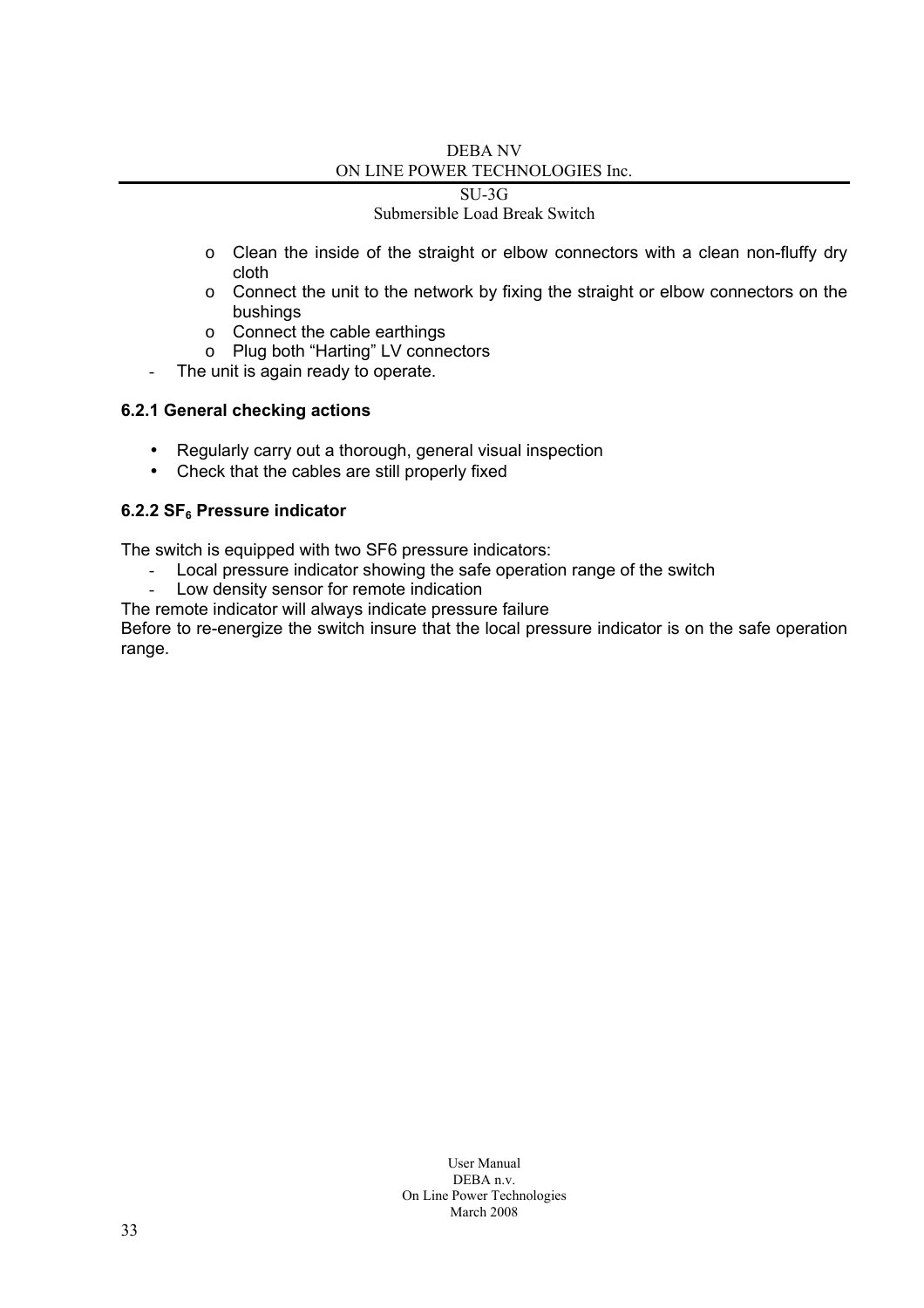SU-3G

Submersible Load Break Switch

### **7 SUBMERSIBLE SWITCH SU-3G AND THE ENVIRONMENT**

### **7.1 Packing material**

- The packing material consists of
	- o Untreated wood
	- o Plastic straps
	- o Plastic film protection
- Contact the local cleansing department for the details of recycling or an environmental friendly way of processing the packing materials
- Tender the packing material as instructed (separated)

### **7.2 Disposal of the switches**

With a view of the re-use of electrical components the SU-3G Submersible Switch filled with SF6 gas (Sulphur Hexafluoride) could be returned to Deba nv at the end of the their life or when damage after a common agreement.

Therefore contact your service centre.

If this is not possible the switch must be processed in an environmental friendly way.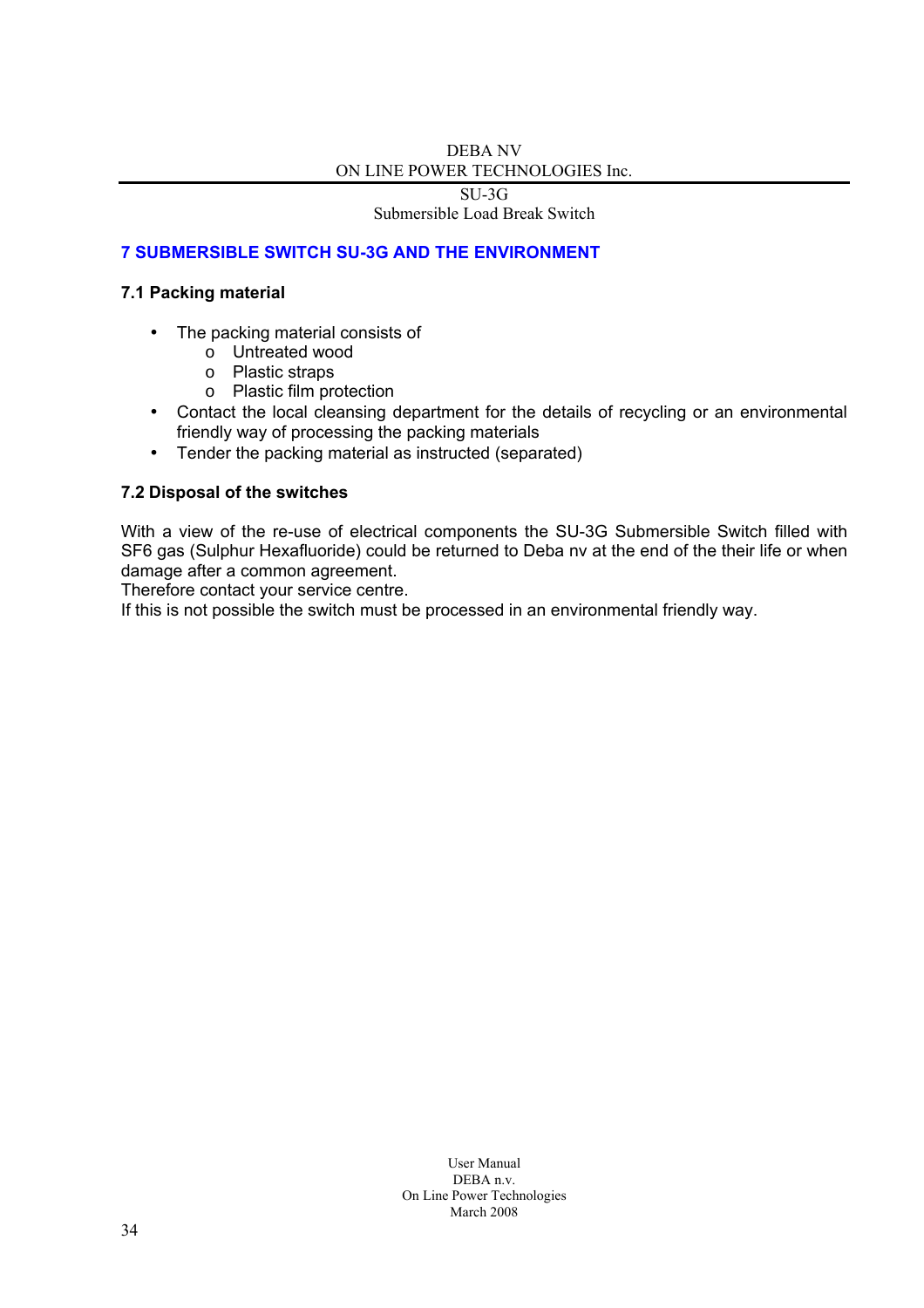SU-3G Submersible Load Break Switch

### **8 LIST OF AVAILABLE COMPONENTS AND SPARE PARTS**

#### **8.1 Mechanical drive compartment**

### *8.1.1 Important remark*

*.* 

*The mechanical drive compartment with all covers and seals properly in place and secured, is designed as a watertight compartment.* 

*The multi-bolt O-ring gasketed front cover is removable to allow access to the electro mechanical drive compartment and all its components* 

*Access during the Warranty period Must be performed by an Authorized DEBA or On Line Power Technologies service center only.* 

*Should after warranty access to the electro mechanical drive compartment, for whatever reason, be desired the front cover has to be unbolted.* 

*After any intervention into the mechanical drive compartment, the sealing "O ring" MUST be replaced with a new O-ring gasket and the cover bolts tightened in a symmetrical manner with extreme care.* 

*Accessing the drive compartment by any entity other than an authorized service center will void all warranties.* 

*It is strongly recommend that an Authorized Service Center of DEBA or On Line Power Technologies ONLY accomplish maintenance beyond switch inspection and excerciseing.* 

| $\overline{1}$   | Mechanical drive type DP-A-M-MEC            | DP                       |
|------------------|---------------------------------------------|--------------------------|
|                  | Mechanical drive type DP-A-M-MEC with       | DP                       |
|                  | electronic device                           |                          |
| $\boldsymbol{2}$ | Closing coil (*)                            | (nieuwe spoelen niet DF) |
| $\overline{3}$   | Tripping coil (*)                           | (nieuwe spoelen niet DF) |
| $\overline{4}$   | Auxiliary contacts                          |                          |
|                  | Motor cut off relay (*)                     |                          |
| 5                | Local pressure gauge                        | ΟP                       |
| 6                | Gas density monitor                         | <b>OP</b>                |
| $\overline{7}$   | LV rail type connectors                     | <b>OP</b>                |
| 8                | Motor and associated gear box               |                          |
| $\overline{9}$   | Operating handle                            | DF045600                 |
| 10               | Electronic synchronisation device           |                          |
| 11               | Spring charge shaft or lanyard water sealed |                          |
|                  | protection cover                            |                          |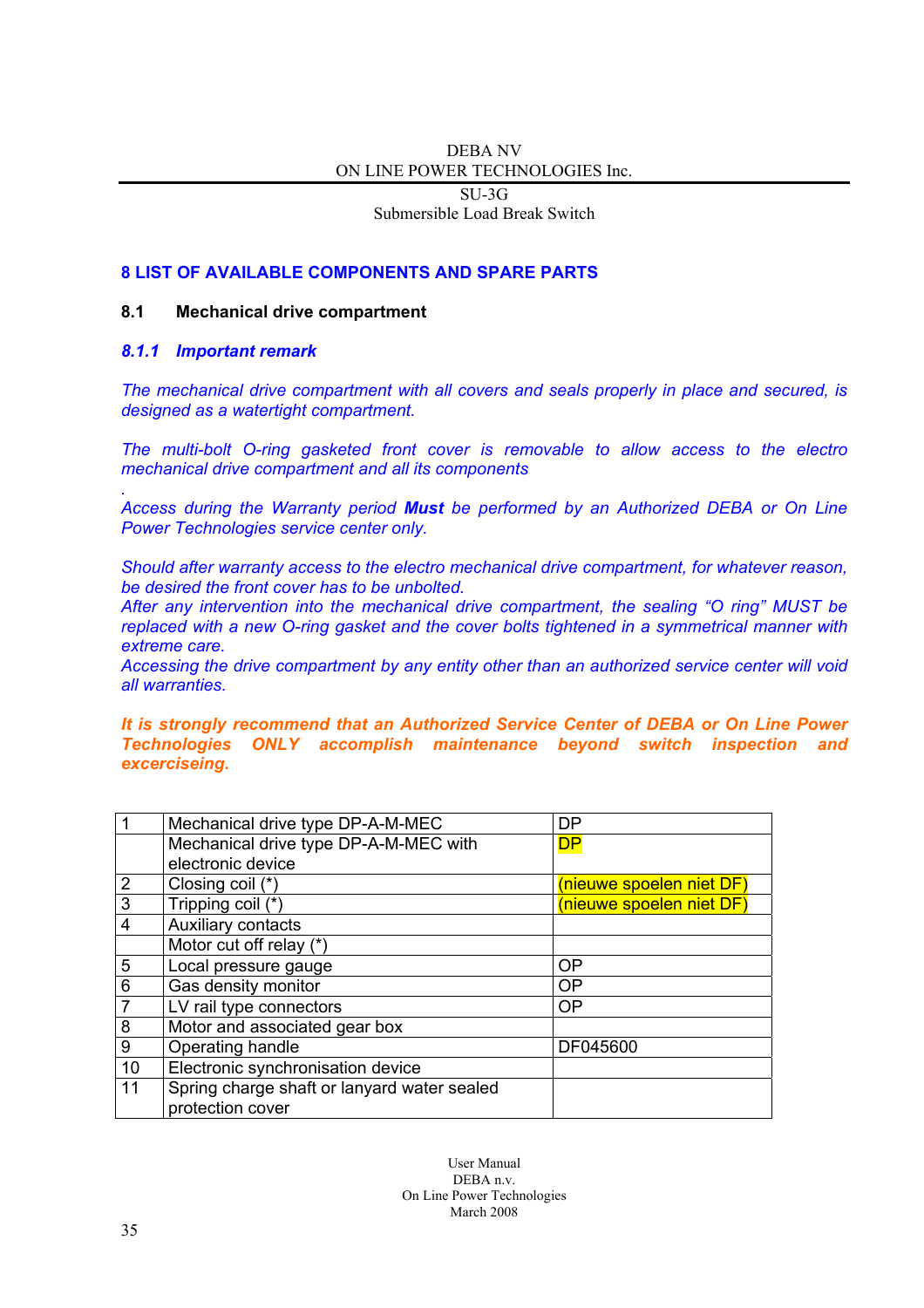| DEBA NV                         |
|---------------------------------|
| ON LINE POWER TECHNOLOGIES Inc. |

|    | $SU-3G$                                           |  |
|----|---------------------------------------------------|--|
|    | Submersible Load Break Switch                     |  |
| 12 | Padlocks for spring charge and lanyard water      |  |
|    | sealed protection cover                           |  |
| 13 | Front cover window for position indicator and/ or |  |
|    | local pressure gauge                              |  |
| 14 | Instruction manual                                |  |
| 15 | Bushing protection caps                           |  |
| 16 | Metal bushing protection cover                    |  |
| 17 | Threaded bushing studs                            |  |
| 18 | IP 68 - 24 pins fixed male connector              |  |
| 19 | IP 68 - 24 pins detachable female connector and   |  |
|    | 25 feet control cable                             |  |
| 20 | IP 68 - 6 pins fixed male connector               |  |
| 21 | IP 68 - 6 pins detachable female connector and    |  |
|    | 25 feet power cable.                              |  |
| 22 | IP 68 protection cover for 24 pins fixed male     |  |
|    | connector.                                        |  |
| 23 | IP 68 protection cover for 6 pins fixed male      |  |
|    | connector.                                        |  |
| 24 | IP 68 protection cover for 24 pins detachable     |  |
|    | female connector                                  |  |
| 25 | IP 68 protection cover for 6 pins detachable      |  |
|    | female connector.                                 |  |
| 26 | 10 Ohm resistance for CT secondary                |  |

(\*) Auxiliary voltage to be precised